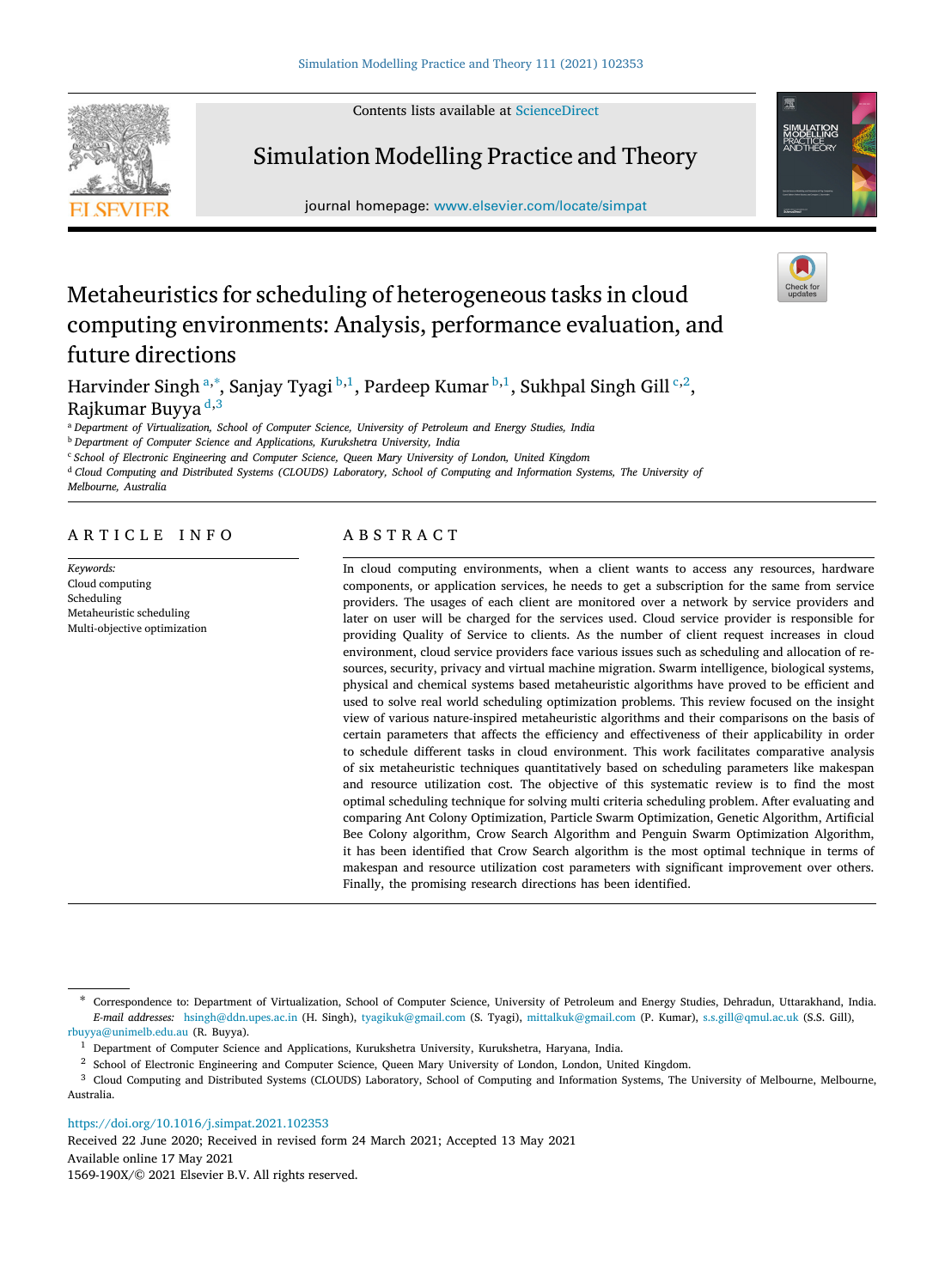#### **1. Introduction**

A system is considered to be an efficient if all of the applications executing over it gives their best performance. So for efficient performance of any system, there is a need for effective management of resources and scheduling of tasks on them. Same is the case in cloud environment, if users want an efficient performance, they need to have effective scheduling techniques [[1\]](#page-19-0). Scheduling is a process of provisioning the available resources to the submitted applications in a given time period in such a way that each application can utilize the resources effectively which leads to maximization of Quality of Service (QoS). Therefore, multiple jobs are allocated to different types of resources respecting constraints given by the cloud consumers and cloud service providers.

From the cloud user's perspective, the constraints can be a deadline or a given budget i.e. they want to get their jobs done in a given time period and within a limited budget. On the other hand, there can be constraints from cloud service provider's side as they want to maximize both resource utilization and profits. Thus, keeping in mind the constraints of both the stakeholders and considering the scalability feature of the cloud environment, which means the user's requirements can change dynamically, the applications have to be scheduled onto given resources while maintaining QoS, this makes scheduling in cloud environment a NP-hard problem.

In cloud environment, the scheduling problem is a NP-hard optimization problem which means that these problems cannot be solved in polynomial time and for such problems no polynomial-time algorithms are known. Scheduling is a challenging task in cloud environment, for which optimization techniques such as heuristic techniques are often considered as a feasible solution [[2\]](#page-19-1). Heuristic is a strategic way of hit and trial organized by set of rules. At times, when the complexity in the problem increases, heuristic has very limited success recorded among various applications. This limitation of heuristic approach is due to the delay caused in reaching an optimal solution. Hence, heuristic is considered as a time consuming and least optimal solution based approach. On the other hand, metaheuristic approach is expected to overcome these limitations and provide a most optimal solution with less time [\[3\]](#page-19-2). In cloud environment, the following challenges related to scheduling of tasks to limited number of resources have been identified from the literature:

- In cloud environment, there exists a task interference problem during the scale-in or scale-out of the resources dynamically as per the demand.
- The poor admission control mechanism can result in executing multiple tasks simultaneously which further can result in sudden exhaustion of resources.
- The variations in the QoS requirements at runtime can results in poor management of the provisioned resources.
- The execution of newly submitted tasks (unhandled requests) at runtime should be taken care off immediately.

### *1.1. Motivation*

The motivation of this systematic review is to analyse the problem of optimal task-resource mapping in depth through a comparison among the standard versions of metaheuristic algorithms in cloud computing environment. This article is particularly motivated from the following requirements:

- In cloud environment, there is a need and demand for deeply understanding algorithms of task-resource mapping.
- The algorithms examined in this systematic review were initially evaluated in varying scenarios and configurations, thus their advantage and disadvantage are not carefully investigated.
- The need for selecting the best suitable algorithm based on different cloud consumer's and provider's requirements.
- There is a need to find the best simulator for a particular scenario such as to implement makespan and cost aware task to resource mapping approaches based on metaheuristic techniques.
- There is a need to identify the future research directions and open challenges in this area.

In cloud environment, the solution to task scheduling problem based on exhaustive search are impractical. In contrast, various metaheuristic techniques like Ant Colony Optimization (ACO), Particle Swarm Optimization (PSO), Genetic Algorithm (GA), Artificial Bee Colony (ABC), Crow Search Algorithm (CSA) and Penguins Search Optimization Algorithm (PeSOA) can be applied to solve scheduling problems in cloud computing. Moreover, analysis of different metaheuristic techniques: PeSOA, GA, PSO, ACO, CSA and ABC has to be performed quantitatively depending on multiple parameters. The performance constraints like load, resource utilization cost, makespan and QoS should be considered for determining the optimal metaheuristic technique for a particular set of cloud environment's simulation conditions [[4,](#page-19-3)[5](#page-19-4)].

In this systematic review, various well-established task-resource metaheuristic algorithms are chosen and the experiments are performed using CloudSim toolkit. The evaluated algorithms are selected from state-of-the-art algorithms based on their efficient performance in their individual implementations on different simulation parameters.

#### *1.2. Our contributions*

The main contributions of this work are as follows:

• Offering a cross-sectional view of the investigated metaheuristic-based task-resource mapping algorithms, which presents outstanding performance in cloud computing area.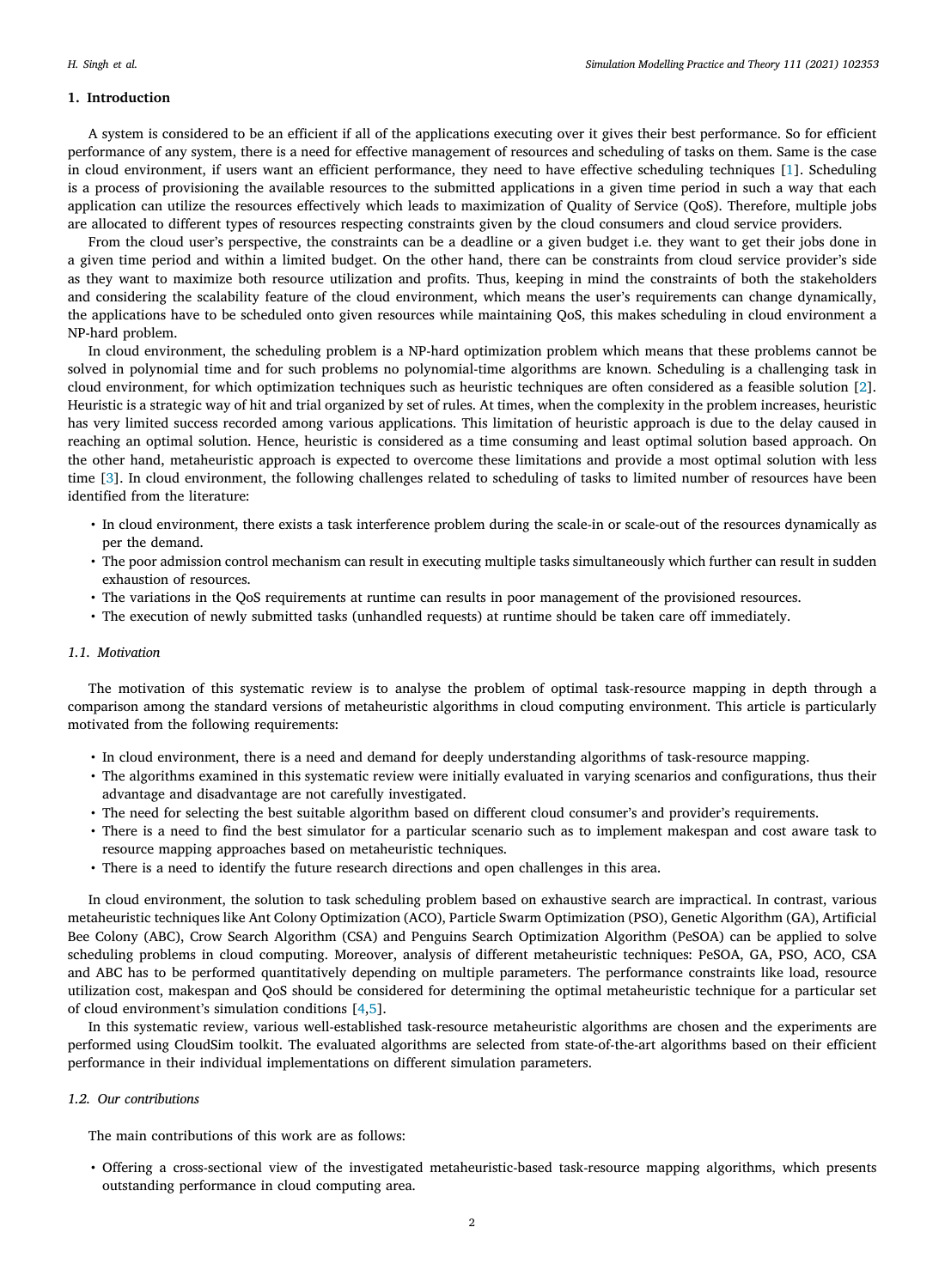<span id="page-2-0"></span>

| Comparison between present survey and other survey articles. |   |          |              |          |              |          |          |          |          |          |          |
|--------------------------------------------------------------|---|----------|--------------|----------|--------------|----------|----------|----------|----------|----------|----------|
| Criteria                                                     |   | 2        | 3            | 4        | 5            | 6        | 7        | 8        | 9        | 10       | 11       |
| Based on performance constraints                             | ✓ | ✓        | ✓            | ✓        | ✓            | ✓        | $\times$ | $\times$ | ✓        | ✓        |          |
| Based on control parameters                                  | ✓ | ✓        | ✓            | $\times$ | $\checkmark$ | $\times$ | ✓        | ✓        | $\times$ | $\times$ | $\times$ |
| Based on problems applied                                    | ✓ | $\times$ | $\times$     | ✓        | $\times$     | $\times$ | $\times$ | ✓        | $\times$ | $\times$ | ✓        |
| Based on demerits                                            |   | ×        | ✓            | ✓        | ✓            | $\times$ | $\times$ | ×        | $\times$ | ✓        | $\times$ |
| Based on open research<br>challenges for every technique     |   | ✓        | $\checkmark$ | ✓        | ✓            | ✓        | ✓        | $\times$ | ✓        | ✓        | $\times$ |
| Based on objective                                           |   | $\times$ | ✓            | ✓        | ✓            | ℐ        | J        | ✓        | $\times$ | $\times$ | $\times$ |
| Proposed an analytical model for<br>quantitative analysis    |   | $\times$ | $\times$     | $\times$ | $\times$     | $\times$ | $\times$ | $\times$ | $\times$ | $\times$ | $\times$ |
| Complexity based analysis of each<br>algorithm               | ✓ | $\times$ | $\times$     | $\times$ | $\times$     | $\times$ | $\times$ | $\times$ | $\times$ | $\times$ | $\times$ |

1—Present Survey, 2—Kalra and Singh 2015 [[6](#page-19-5)]. 3—Xu and Buyya 2019 [[7](#page-19-6)], 4—Singh and Chana 2016 [[8\]](#page-19-7), 5—Gill and Buyya 2019 [[9](#page-19-8)], 6—Hameed et al. 2016 [[10](#page-19-9)], 7—Boussaid et al. 2013 [\[12](#page-19-10)], 8—Tsai and Rodrigues 2014 [[13\]](#page-19-11), 9—Buyya et al. 2019 [[14\]](#page-19-12), 10—Kumar et al. 2019 [[15](#page-19-13)], 11—Ting et al. 2015 [\[16\]](#page-19-14).

- Presenting a unified simulation-based analysis framework based on CloudSim that allows evaluation and comparison of task-resource mapping algorithms in a unified and unbiased way.
- Discussing the merits and demerits of the investigated algorithms to suggest optimal algorithms for different set of conditions.
- Presenting a comparative analysis among various cloud simulators based on different parameters to provide the prospective readers a clear understanding in decision making while choosing the simulator for their applications.
- Presenting the promising future research directions for prospective readers.

# *1.3. Related surveys*

In the past, there are some research articles that have comprehensively reviewed the metaheuristic techniques in cloud environment. Authors, Kalra and Singh [\[6\]](#page-19-5) explored three standard metaheuristic techniques and provides the performance-based critical analysis of them, to achieve the near-optimal solution for the problem in hand. Xu and Buyya [[7\]](#page-19-6) has introduced Brownout approach and defined its taxonomies for handling resources and applications in cloud environment. Singh and Chana [[8\]](#page-19-7) conducted methodical analysis to explore vital characteristics of resource scheduling techniques so that future researchers will not face any trouble while choosing appropriate resource scheduling technique for specific workload. In 2019, Gill and Buyya [[9\]](#page-19-8) presented a conceptual model which helps cloud service providers in ensuring sustainability of the cloud services with the feature of maintaining energy efficiency. Hameed et al. [[10\]](#page-19-9) investigated the existing energy efficient resource allocation approaches based on suggested multi-dimension taxonomies. Beloglazov et al. [[11\]](#page-19-15) proposed different taxonomies for energy-efficient framework of computing system. These taxonomies can help to overcome the issues and challenges related to high energy consumption.

The comparison between our survey and other survey articles based on various criterion is presented in [Table](#page-2-0) [1.](#page-2-0) It can be clearly understood from the comparative analysis that till now there is no existing survey or review that discuss about the quantitative comparative analysis of the six standard metaheuristic techniques for scheduling of heterogeneous tasks to provisioned resources. This work enhances the previous surveys and focuses on the analytical comparisons among the standard metaheuristic algorithms so that their applicability can be justified for scheduling optimization problem. Further, the critical analysis and observations are identified and proposed as future research directions.

#### *1.4. Article organization*

The rest of the paper content is organized as follows: The state-of-the-art on metaheuristic scheduling techniques in cloud environment is presented in Section [2.](#page-2-1) The investigated algorithms architecture and modelling is introduced in Section [3.](#page-3-0) In Section [4](#page-6-0), the pseudocode of the investigated algorithms is presented, whereas the performance metrics are summarized in Section [5.](#page-8-0) Section [6](#page-13-0) shows the performance comparisons of the investigated algorithms. Section [7](#page-14-0) proposes future research directions. Finally, the paper is concluded in Section [8.](#page-17-0)

## **2. Review methodology**

<span id="page-2-1"></span>The review work presented in this paper is accomplished by following the systematic steps which includes the formulation of research questions based on various aspects of the topic in hand, executing the survey by searching for the topic in various information sources, examining the outcomes of the review by applying a review technique for selecting the appropriate review articles, managing the outcomes of the review by applying search criteria and performing quality assessment and at last extracting relevant data by crosschecking the results from selected articles using random samples. The review methodology have been represented diagrammatically in [Fig.](#page-3-1) [1](#page-3-1).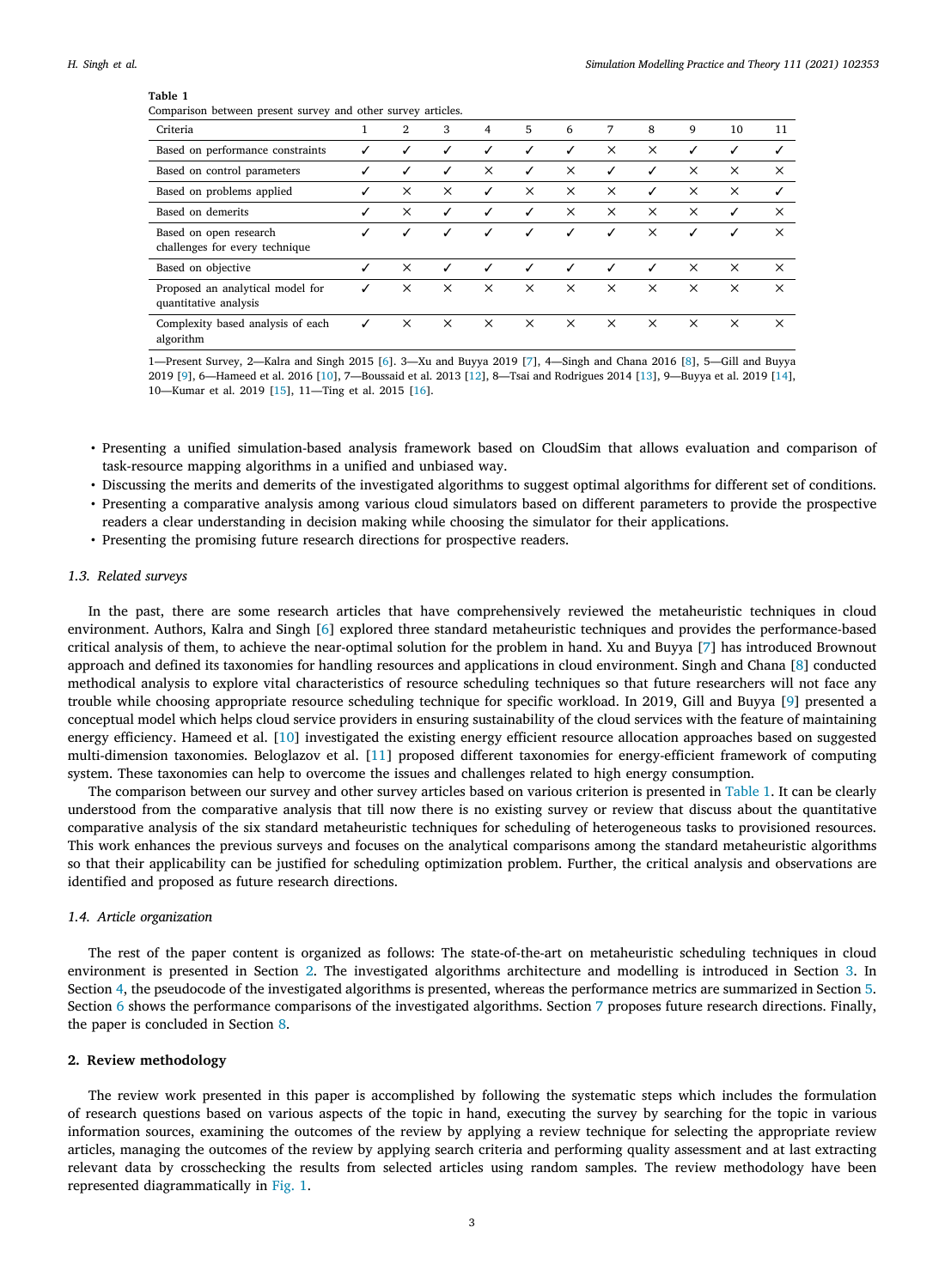

**Fig. 1.** Review methodology.

## <span id="page-3-1"></span>**3. State-of-the-art metaheuristic techniques**

<span id="page-3-0"></span>In cloud environment, generation of optimal schedules for task scheduling on available resources is very tedious task [[4\]](#page-19-3), for the same, various techniques have been proposed and tested like greedy, genetic, heuristic and metaheuristic techniques [\[12](#page-19-10),[17\]](#page-20-0). Nowadays, global optimization problems are solved by using nature-inspired metaheuristic algorithms that came into existence since last two decades. Some of these standard algorithms are reviewed by Singh et al. [[18\]](#page-20-1) in terms of their representations, operators and application areas.

In systems with limited number of resources on cloud service provider side, to provide required quality of service to customers, additional cost will be charged by cloud service providers. So scheduling of tasks to resources must be done effectively to provide cloud consumers with required number of resources at reduced cost [\[19](#page-20-2)]. Scheduling problem is related to two types of users. First is cloud consumers, who wants to execute their tasks of varying complexity and size. Second is cloud providers, they want to contribute resources for executing consumer's jobs [[20\]](#page-20-3).

Both cloud consumers and cloud providers have different objectives. Cloud consumers benefit by selecting resources wisely from the provisioned resources with a focus to reduce time and cost [[21\]](#page-20-4). For an application, if a user wants to minimize time period, he has to hire more resource from cloud providers which results in spending more money. In contrast, cloud service providers incur lot of money in building resources and providing infrastructure so as to maximize the resource utilization to earn profit [[22\]](#page-20-5). Therefore, there exists a trade-off between cost and time [\[23](#page-20-6)]. For minimizing both cost and time, there has to be an algorithm which will balance between these two parameters [\[24](#page-20-7)]. The metaheuristic technique in the cloud environment is broadly classified into five categories based on structure namely flow control, memory, diversification, intensification and solution state. The solution state is further classified into singular metaheuristic and population metaheuristic. The iterated and guided local search, variable neighbourhood search, tabu search and simulated annealing belongs to the class of single-solution based metaheuristic however the swarm intelligence and evolutionary computation belongs to the class of population-based metaheuristic. The family of bio-inspired algorithms like ACO, ABC, CSA, PSO and PeSOA comes under swarm intelligence category while differential evolution, evolutionary strategy, GA, genetic programming and evolutionary programming comes under the category of evolutionary computation. The taxonomy of metaheuristic techniques is represented diagrammatically in [Fig.](#page-4-0) [2.](#page-4-0)

In cloud computing environment, for ensuring QoS requirements of cloud consumers, a load balancing mechanism has been suggested by Singh et al. [[25\]](#page-20-8), Singh et al. [[26\]](#page-20-9) and Ye et al. [\[27](#page-20-10)]. The optimum resource utilization and energy consumption are the two major constraints considered for evaluating the performance of the proposed algorithm. The autonomic cloud computing has been comprehensively and critically reviewed by Kumar and Kumar [[28\]](#page-20-11) and Singh and Chana [[29\]](#page-20-12) to find out the research gaps that exists and further future research directions have been identified and quoted. The MOSACO i.e. "a Multi-objective scheduling method based on ant colony optimization" technique have been proposed by Zuo et al. [[30\]](#page-20-13) to optimally schedule the computing resources with an intent to minimize the execution cost and task completion times while maximizing the QoS and profit of the cloud service providers. The BULLET i.e. a ''PSO based resource scheduling technique'' have been proposed by the Gill et al. [[31\]](#page-20-14). The suggested technique was compared with its counterparts [[32–](#page-20-15)[34\]](#page-20-16) and found to have reduced the execution times, energy consumption and execution cost. The [Table](#page-4-1) [2](#page-4-1) shows comprehensive study of various state-of-the-art metaheuristic strategies on the basis of performance constraints.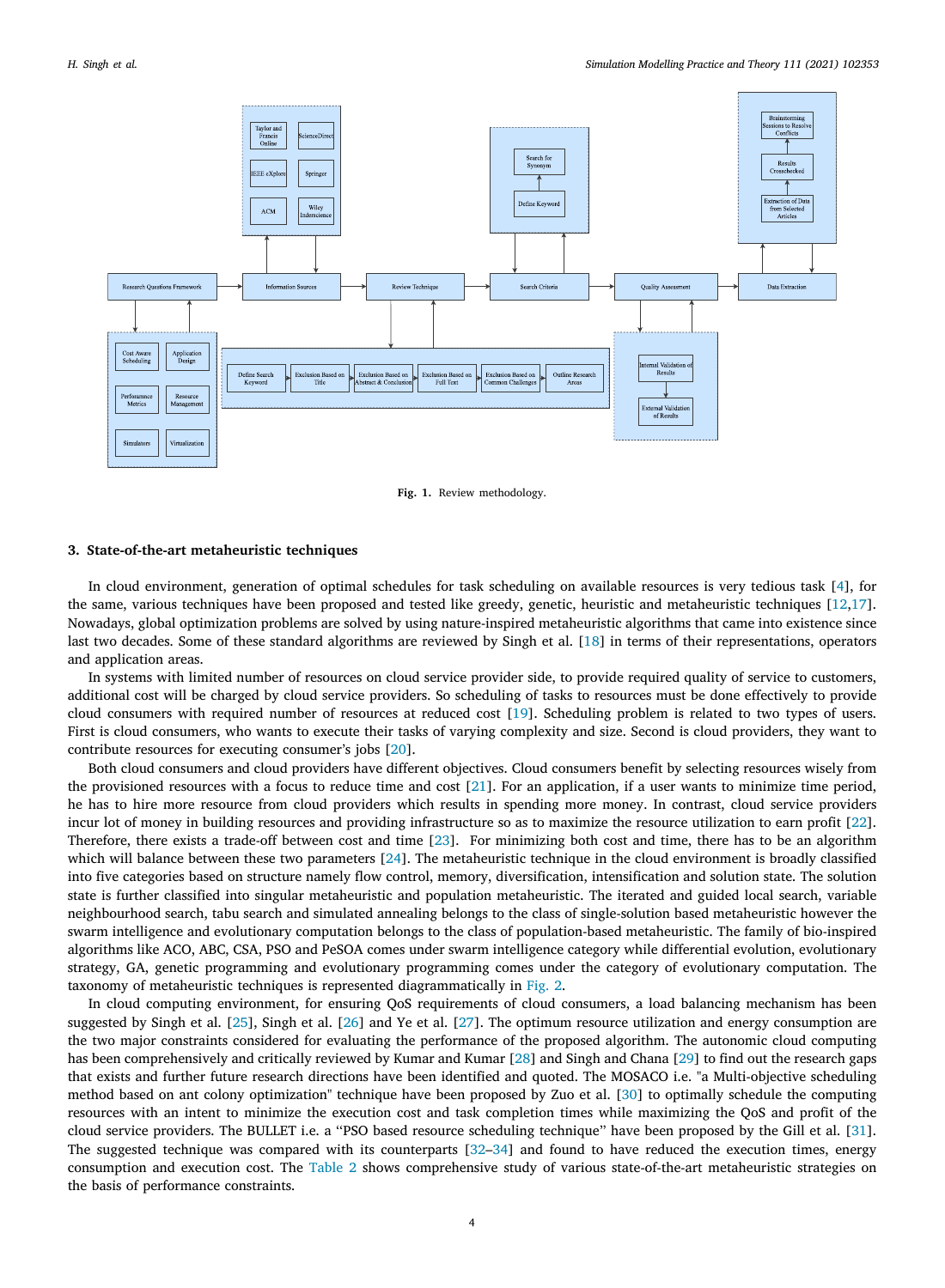

**Fig. 2.** A taxonomy of metaheuristic techniques for task scheduling in cloud computing.

<span id="page-4-1"></span><span id="page-4-0"></span>

| Table 2                                                              |  |  |  |
|----------------------------------------------------------------------|--|--|--|
| Review of metaheuristic algorithms based on Performance Constraints. |  |  |  |

| Author, Citation         | Makespan | Turnaround Execution |          | Execution | Throughput | Resource    | Energy      |  |
|--------------------------|----------|----------------------|----------|-----------|------------|-------------|-------------|--|
|                          | time     | time                 | time     | cost      |            | utilization | consumption |  |
| Wang et al. [35]         |          | $\times$             | $\times$ |           | X          | $\times$    | X           |  |
| Salimi et al. [36]       |          |                      |          | ×         | $\times$   |             | ×           |  |
| Gill and Buyya [37]      | $\times$ | ×                    |          |           |            |             |             |  |
| Abd Elaziz et al. [38]   |          | ×                    |          | ×         |            | x           | ×           |  |
| Adhikari et al. [39]     |          | ×                    |          |           |            |             | x           |  |
| Gill et al. $[31]$       | $\times$ | ×                    |          |           | x          |             |             |  |
| Kumar et al. [15]        |          |                      |          |           |            |             |             |  |
| Almezeini and Hafez [40] | ✓        | ×                    |          |           | ×          |             |             |  |
| Jena [41]                |          | ×                    |          |           | ×          |             |             |  |
| Zuo et al. $[30]$        |          | ×                    |          |           | ×          |             | ×           |  |
| Mirjalili and Lewis [42] |          | ×                    |          | ×         | ×          | ×           | ×           |  |
| Pacini et al. [43]       |          | ×                    |          | x         |            |             | ×           |  |
| Zhao $[44]$              |          | $\times$             |          |           | ×          |             | ×           |  |
| Singh and Chana [29]     | $\times$ | ×                    |          |           |            |             |             |  |
| Ramezani et al. [45]     |          | ×                    |          |           |            |             | ×           |  |
| Babu and Krishna [46]    |          | ×                    |          | ×         |            |             | ×           |  |
| Ye et al. [27]           | $\times$ | ×                    | ×        | ×         | ×          |             |             |  |
| Tsai and Rodrigues [13]  | ✓        | ×                    |          |           | ×          | ×           | ×           |  |
| Dasgupta et al. [47]     |          | ×                    |          | x         | ×          | ×           | x           |  |
| Yassa et al. [34]        |          | $\times$             |          |           | ×          | $\times$    |             |  |
| Venters and Whitley [48] | $\times$ | ×                    |          | x         | ×          | ×           | x           |  |

In the next decade the technological advancements like Internet of Things, server-less computing and edge computing is going to change the method of implementation and usage of cloud computing. Buyya et al. [[14\]](#page-19-12) has portrayed different challenges posed by the advances in technologies. They identified that there is a need of developing new methodologies which should be embedded with the existing infrastructure of cloud environment so that QoS requirements of all the associated stakeholders will be taken care off. The SCOOTER i.e. ''self management of cloud services for execution of clustered workload'' have been suggested by Gill and Buyya [[37\]](#page-20-19) to effectively and efficiently map the resources of cloud service providers to the consumer applications. So that execution cost, execution time, service level agreement violation rate, throughput, and resource utilization parameters are optimized as compared to its counterparts [[49](#page-20-31)[,50](#page-20-32)].

For scheduling optimization problem, a near-optimal solution has been proposed by Salimi et al. [[36\]](#page-20-18), where they have suggested a technique that can be analysed on the basis of number of processors and finish time required to accomplish the tasks. The trade-off between makespan and the cost of executing the tasks by cloud resources have been optimally managed by an IMPSO algorithm [[35\]](#page-20-17). This algorithm minimizes the probability of plunging into local optimization and improves the convergence rate of PSO algorithm. The PSO algorithm can be further combined with ANN (''Artificial Neural Network'') algorithm to make a hybridized ANN-PSO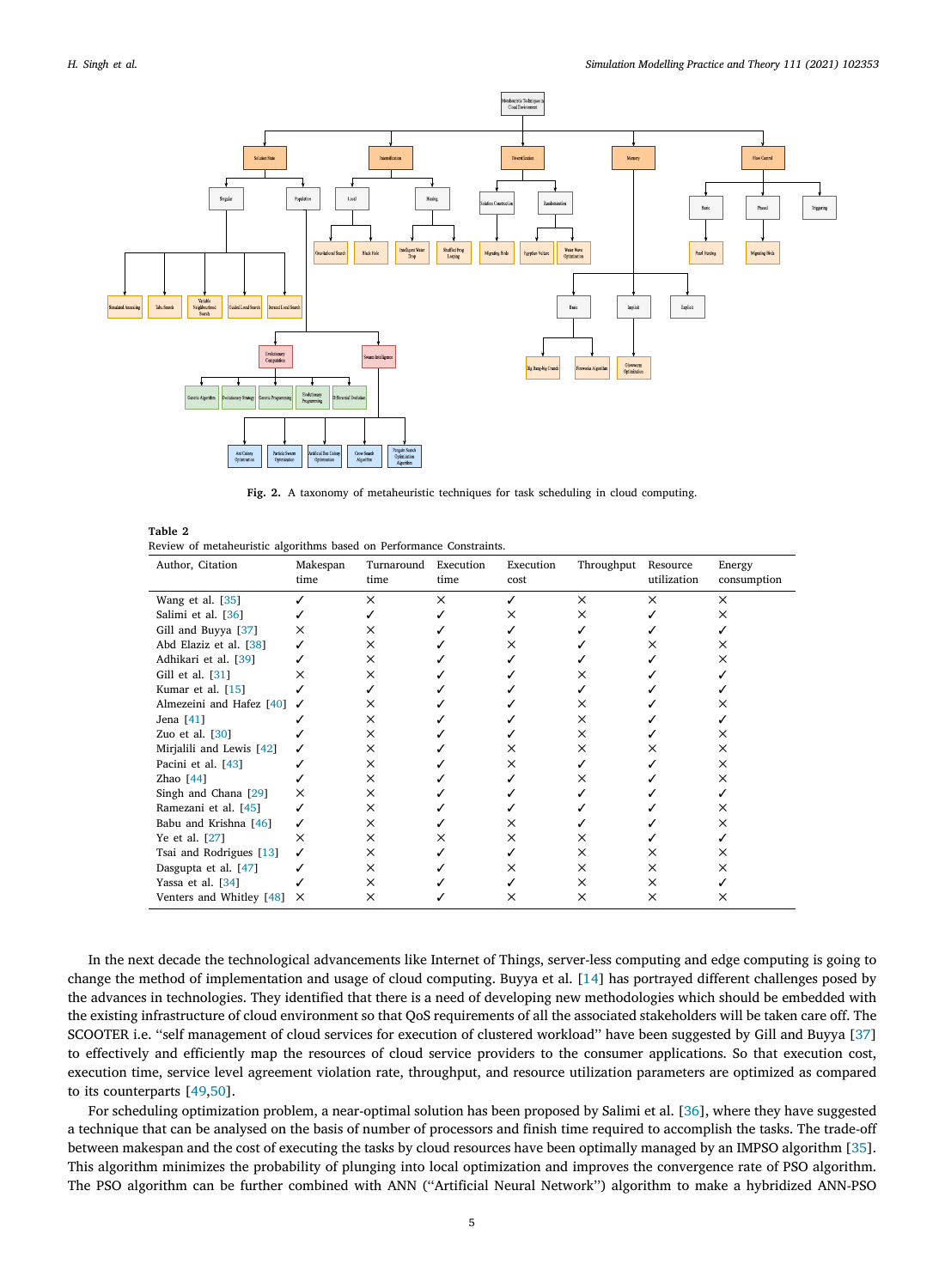<span id="page-5-0"></span>High-level Comparison of metaheuristic algorithms under investigation.

| ັ<br>x.                                          |                                                                                                                   | ັ                                                                                                                                            | ັ                                                      |                                                                                                                                                             |                                                                                                                                                                                              |                                                                                                                                                |                                                                                                                   |                                                                                                                                                                                                                               |
|--------------------------------------------------|-------------------------------------------------------------------------------------------------------------------|----------------------------------------------------------------------------------------------------------------------------------------------|--------------------------------------------------------|-------------------------------------------------------------------------------------------------------------------------------------------------------------|----------------------------------------------------------------------------------------------------------------------------------------------------------------------------------------------|------------------------------------------------------------------------------------------------------------------------------------------------|-------------------------------------------------------------------------------------------------------------------|-------------------------------------------------------------------------------------------------------------------------------------------------------------------------------------------------------------------------------|
| Technique                                        | Inspiration                                                                                                       | Control parameters                                                                                                                           | Objective function                                     | Optimization<br>parameters                                                                                                                                  | Problems applied                                                                                                                                                                             | Merits                                                                                                                                         | Demerits                                                                                                          | Open research<br>challenges                                                                                                                                                                                                   |
| Ant Colony<br>Optimization [52]                  | It is based on the<br>behaviour of ants<br>searching for food                                                     | Quantity of trail<br>laid by ants, trail<br>persistence,<br>relative importance<br>of trail, relative<br>importance of<br>visibility         | Reduce deadline<br>violation rate and<br>minimize cost | Deadline violation<br>rate and cost                                                                                                                         | Multi-objective<br>scheduling<br>optimization<br>problem                                                                                                                                     | Optimal solution<br>obtained through<br>feedback network                                                                                       | Deadline violation<br>is high                                                                                     | Different heuristic<br>or metaheuristic<br>techniques can be<br>merged with<br>standard ACO<br>algorithm to<br>improve its<br>performance and<br>convergence rate                                                             |
| Particle Swarm<br>Optimization [53]              | It is inspired by<br>the movements of<br>birds in flocks                                                          | Inertia weight,<br>range of particles,<br>dimensions of<br>particles, number<br>of particles,<br>population size,<br>number of<br>iterations | Maximize<br>convergence speed                          | Sphere function,<br>rosenbrock<br>function, de Jong's<br>function, foxholes<br>function, shaffer's<br>function, griewank<br>function, rostrigin<br>function | Bench mark<br>functions                                                                                                                                                                      | The real strength<br>of the particle<br>swarm derives<br>from the<br>interaction among<br>particles as they<br>search space<br>collaboratively | Trade-off between<br>different<br>parameters<br>depends on the<br>optimization<br>problem in hand                 | The analysis of<br>social influence<br>aspect of the<br>algorithm is a<br>topic for future<br>research                                                                                                                        |
| Genetic Algorithm<br>$[54]$                      | It is inspired by<br>the natural process<br>of evolution                                                          | Crossover rate,<br>mutation rate,<br>generation gap                                                                                          | Maximize<br>convergence speed                          | Weighted sum<br>approaches,<br>altering objective<br>functions, pareto<br>ranking approaches                                                                | Multiple fitness<br>functions                                                                                                                                                                | The solution for<br>problems with<br>multimodal,<br>non-convex and<br>discontinuous<br>solution space can<br>be found easily                   | More difficult to<br>implement as<br>compared to others                                                           | Technique for<br>determining<br>optimal trade-off<br>values of different<br>control parameters<br>is required                                                                                                                 |
| Artificial Bee<br>Colony Algorithm<br>[55]       | It is inspired by<br>the intelligent<br>behaviour of<br>honey bee swarm                                           | Maximum number<br>of cycle, colony<br>size, maximum<br>number of<br>iterations,<br>population size                                           | Maximize<br>convergence speed                          | Griewank function,<br>rostrigin function,<br>rosenbrock<br>function, ackley<br>function, schwefel<br>function                                               | High dimensional<br>bench mark<br>functions having<br>multi-modality                                                                                                                         | It can be<br>efficiently used for<br>multi-variable and<br>multi-modal<br>function<br>optimization<br>problems                                 | The convergence<br>rate to get the<br>solution of<br>independent task<br>scheduling needs<br>improvement          | The effect of<br>changes in control<br>parameters on the<br>performance of<br>ABC algorithm can<br>be determined,<br>performance of<br>ABC algorithm can<br>be improved by<br>integrating useful<br>heuristics                |
| Crow Search<br>Algorithm [56]                    | It is inspired by<br>the intelligent<br>behaviour of crows<br>in hiding &<br>retrieving its food<br>when required | Flight length,<br>awareness<br>probability                                                                                                   | Maximize<br>convergence speed                          | Sphere function,<br>rosenbrock<br>function, griewank<br>function, ackley<br>function, schwefel<br>function                                                  | Engineering<br>optimization<br>problem, pressure<br>vessel design<br>problem, tension/<br>compression spring<br>design problem,<br>welded beam<br>design problem,<br>bench mark<br>functions | Convergence rate<br>is good and fewer<br>parameters to<br>adjust                                                                               | Trade-off between<br>control parameters<br>has to balanced in<br>order to get the<br>improved<br>convergence rate | CSA algorithm can<br>be applied for<br>solving scheduling<br>optimization<br>problem in future,<br>better results can<br>be obtained by<br>balancing trade-off<br>between different<br>control parameters<br>of CSA algorithm |
| Penguin Search<br>Optimization<br>Algorithm [57] | It is inspired by<br>the collaborative<br>hunting strategy of<br>penguins                                         | Probability<br>distribution of<br>holes, probability<br>distribution of<br>levels                                                            | Maximize<br>convergence speed                          | Rostrigin function,<br>de Jong function,<br>rosenbrock<br>function, schwefel<br>function                                                                    | Bench mark<br>functions                                                                                                                                                                      | It is more robust<br>& efficient                                                                                                               | The number of<br>penguins should be<br>large for searching<br>all local & global<br>minima in search<br>space     | principle of<br>reproduction and<br>migration can be<br>introduced to<br>enhance search<br>mechanism                                                                                                                          |

algorithm in order to apply it for harmonic estimation [[51\]](#page-20-34). The metaheuristic algorithms in cloud systems can be compared on the basis of common characteristics they possess to solve scheduling optimization problem. The inspiration, objectives, control parameters, problems on which they are applied, optimization parameters, merits, demerits and future research challenges are some of the basic characteristics that should be investigated for each of the metaheuristic algorithm as quoted in [Table](#page-6-1) [4.](#page-6-1) The high level comparison of metaheuristic algorithms based on criteria mentioned in [Table](#page-6-1) [4](#page-6-1) is given in [Table](#page-5-0) [3](#page-5-0).

## *3.1. Discussions*

The analysis of different metaheuristic scheduling algorithms based on various performance constraints has been done and quoted in [Tables](#page-4-1) [2](#page-4-1) and [3](#page-5-0), the following perceptions and difficulties are recognized:

- The selection of appropriate scheduling technique depends on how efficient a chosen technique can address the trade-off between customer necessities and asset utilization. The different requirements possessed by customer tasks may include varied processing time, memory space, information traffic, response time, etc.
- The genuine need in the present cloud environment is to serve the customers as per their desired QoS-level expectations. For this, cloud facilitators needs to ensure that sufficient proportion of resources are provisioned to cloud buyers.
- In multi criteria task scheduling optimization, the schedulers would be efficient enough to handle the issues of high load, genuine asset contention, and inefficient participation to meet the needs of stakeholders.
- The strategies used diverse goals for task-resource mapping however the use of various objectives like makespan and resource utilization cost inside one calculation was not considered.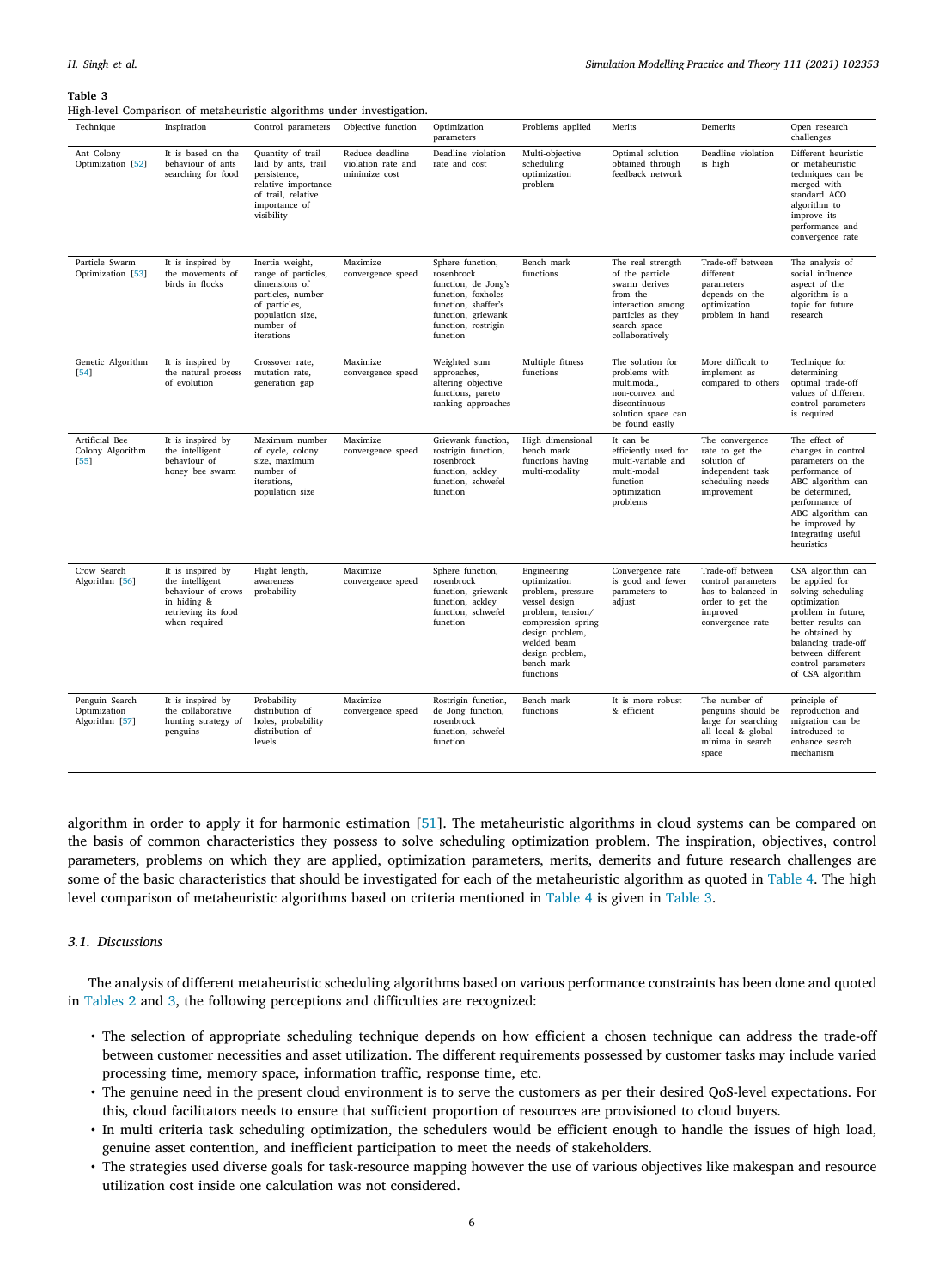<span id="page-6-1"></span>

| Trait                          | Description                                                                                                                                                                 |
|--------------------------------|-----------------------------------------------------------------------------------------------------------------------------------------------------------------------------|
| Technique                      | The different population based metaheuristic algorithms have been<br>portrayed in this section.                                                                             |
| Inspiration                    | The nature-inspired motivation source of metaheuristic algorithms<br>have been depicted in this section.                                                                    |
| Control Parameters             | The control parameters of metaheuristic algorithms and their count<br>plays a vital role in the selection of algorithm for solving a given<br>problem.                      |
| <b>Objective Function</b>      | The objective function of the metaheuristic algorithm has been<br>designed for a specific purpose i.e. either minimizing/maximizing<br>the given function value.            |
| <b>Optimization Parameters</b> | For performing comparative analysis between various metaheuristic<br>algorithms, the performance criterion have been designed using<br>different optimization parameters.   |
| Problems Applied               | The problems applied define the environment where the<br>metaheuristic algorithms can be applied and executed.                                                              |
| Merits                         | The advantages of metaheuristic algorithms have been described in<br>this section.                                                                                          |
| Demerits                       | The disadvantages of metaheuristic algorithms have been described<br>in this section.                                                                                       |
| Open Research Challenges       | The research challenges related to different metaheuristic<br>algorithms have been outlined in this section for the purpose of<br>providing appropriate solution in future. |





<span id="page-6-2"></span>Depending on following criteria, we carefully select 6 metaheuristic based state-of-the-art task-resource mapping techniques for our comparisons and evaluations:

- To make the comparison more persuasive, the algorithms were published in prominent journals or conferences, and the algorithms can be representative of a category of algorithms.
- To ensure the evaluation results reproducible, the algorithms were implemented in CloudSim or can be easily evaluated in CloudSim.
- To make the algorithm comparable, the algorithms should have been evaluated with the same baseline.

## **4. Scheduling model**

<span id="page-6-0"></span>Scheduling is a mechanism of allocating user tasks to available number of resources, with a condition of satisfying some constraints imposed on both tasks and resources by their respective cloud users and cloud service providers. The flow diagram of mapping different user tasks to the available resources i.e VMs in data centre is shown in [Fig.](#page-6-2) [3.](#page-6-2)

Tasks submitted by different users are independent to each other with varied requirements. It is shown in [Fig.](#page-6-2) [3](#page-6-2) that cloud environment can consists of n number of users denoted as  $User_1, User_2, ...User_n$  who can submit n number of tasks denoted as  $T_1, T_2, ...T_n$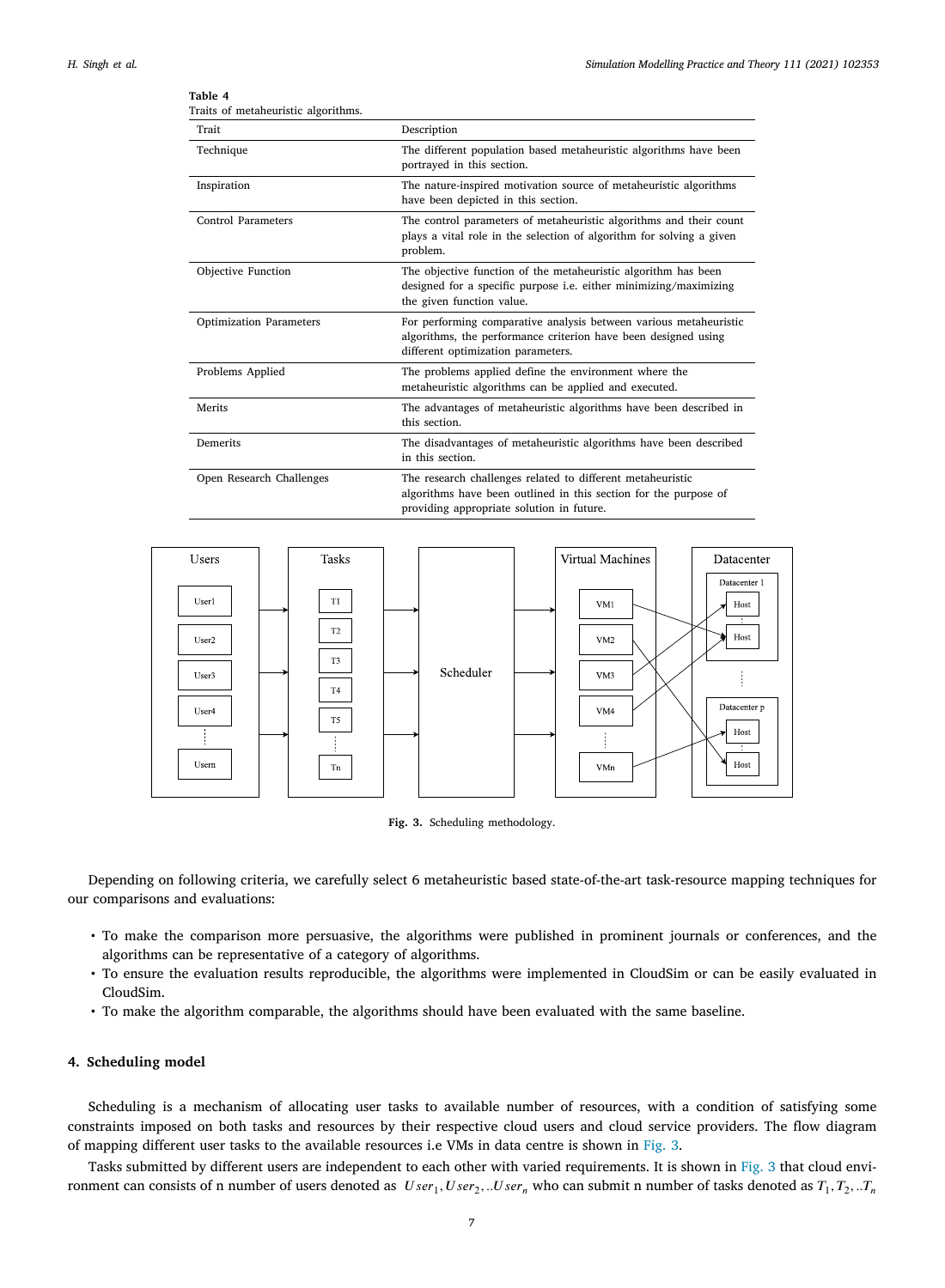

<span id="page-7-1"></span>**Fig. 4.** Schematic diagram for implementing scheduling techniques.

<span id="page-7-0"></span>that are allocated to the *n* number of VM's denoted as  $VM_1, VM_2, ..VM_n$  of *p* number of data centres *Datacenter*<sub>1</sub>, *Datacenter*<sub>2</sub>, *..* .

The schematic diagram for implementing scheduling techniques is shown in [Fig.](#page-7-0) [4](#page-7-0). As portrayed in [Fig.](#page-7-0) [4,](#page-7-0) at a particular instant of time, in a cloud environment there can be *n* number of users labelled as  $User_1, User_2, ...User_n$ . These users can either work dependently or independently of each other. The multiple applications submitted by the users are represented as  $n$  number of tasks labelled as  $Task_1, Task_2, ...Task_n$ . These tasks need resources for their execution. The resources in cloud environment is represented by Hosts labelled as  $Host_1$ ,  $Host_2$ , .. $Host_n$ . Further, each Host can consists of single or multiple VMs labelled as  $VM_1$ ,  $VM_2$ , .. $VM_n$ , The mapping of multiple tasks to available resources (VMs) is termed as scheduling problem [[58\]](#page-21-5). The optimal scheduling algorithm is required in order to map the tasks to limited number of VMs keeping in view various performance constraints. In this paper, the six different metaheuristic scheduling algorithms from the state of the art literature has been identified and applied to solve multi-objective scheduling optimization problem considering makespan and resource utilization cost as parameters.

#### *4.1. Objective function formulation*

When a scheduling algorithm is designed and jobs are to be mapped on resources, the restriction or the optimization criteria specified by the stakeholders should be kept in mind [\[59](#page-21-6)]. Which further helps in designing the objective function [[60,](#page-21-7)[61](#page-21-8)]. An objective function is designed for scheduling algorithm and the main objective is to minimize or maximize this objective function according to the criteria specified by the user. So it is basically the solution for scheduling problem. The metrics used for the experimentation are makespan and resource utilization cost.

#### *4.1.1. Makespan*

Makespan is the cumulative execution time of aggregate tasks in a job queue. An optimal scheduling algorithm aimed at reducing the makespan [\[62](#page-21-9)]. Makespan  $(MS)$  can be calculated from Eq. ([1\)](#page-7-1)

$$
MS = \sum_{r=1}^{s} \max ET_r \tag{1}
$$

where, s is the total number of tasks and  $ET_r$ , refers to the execution time of the rth task which is calculated from Eq. ([2](#page-7-2))

<span id="page-7-2"></span>
$$
ET_r = \frac{W}{\frac{1}{3} * \left[ \frac{M^{ia} * M I_p}{c_1} + \frac{M^{ia} * P R_p}{c_2} + \frac{M^{ia} * M E M_p}{c_3} \right]}
$$
(2)

with condition  $1 \le p \le g$ , where  $c_1 = \max M I_p$ ,  $c_2 = \max PR_p$ ,  $c_3 = \max MEM_p$  are the constants which represent the maximum value of MIPS, processor, memory of the VMs.  $M^{ta}$  refers to the task assignment matrix which is calculated on the tasks allocated to the VMs. W refers to the number of tasks waiting in the queue for execution.

The calculation of makespan relies on number of tasks, execution time, assignment matrix, MIPS, processor and memory of the VM where tasks are being executed.

#### *4.1.2. Resource Utilization cost (RUC)*

RUC is the total cost that client needs to pay for asset usage to service provider. The resource utilization of the system can be determined based on the task time matrix  $(M^u)$  and the parameters of the VMs. The  $(M^u)$  can be calculated from Eq. [\(3\)](#page-7-3) [[63\]](#page-21-10).

<span id="page-7-3"></span>
$$
M^{tt} = M^{ta} * ET_r \tag{3}
$$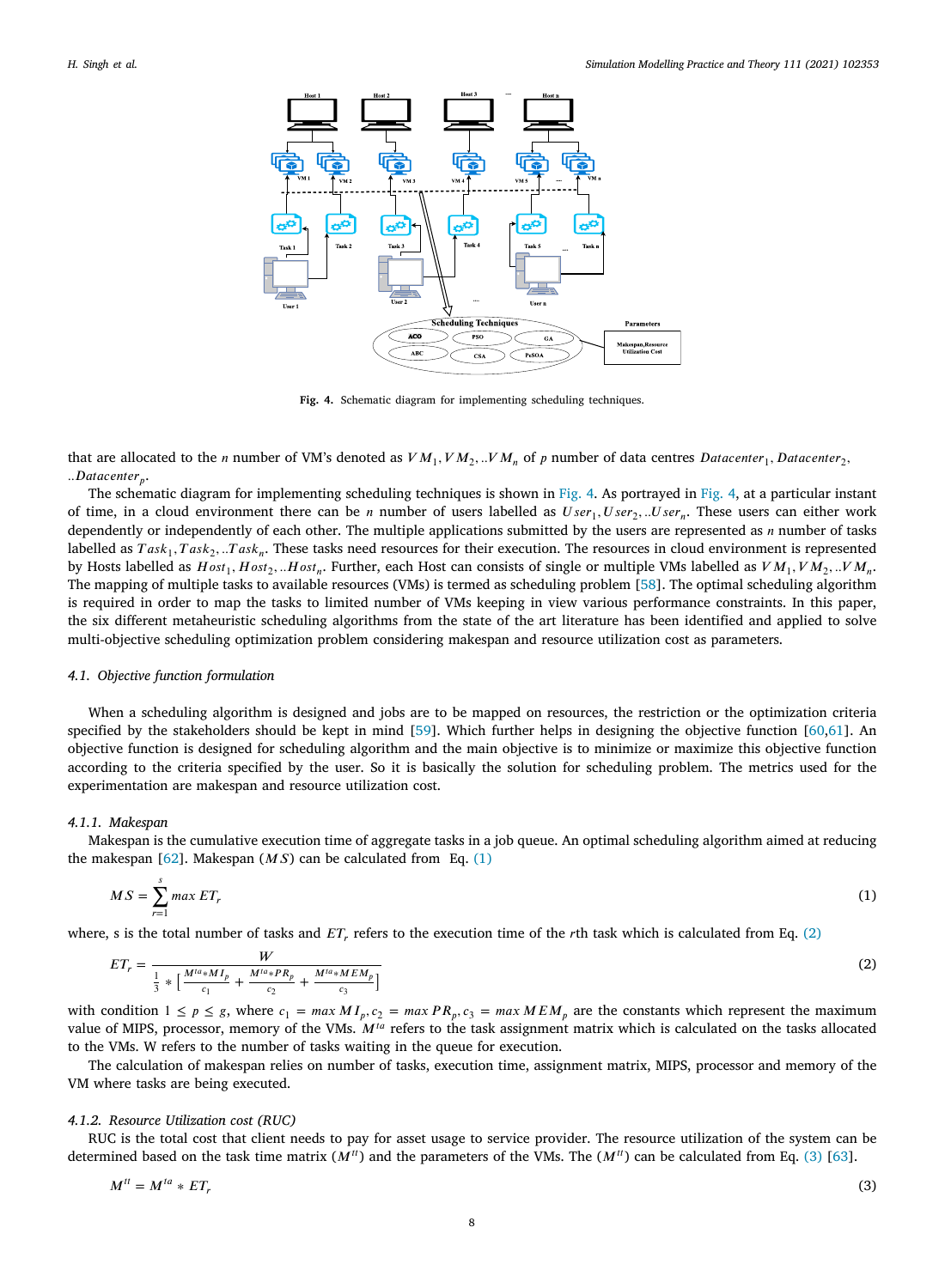where  $M^{ta}$  is the task assignment matrix,  $ET_r$  is the execution time required to execute the rth task.

The resource utilization  $(RU)$  can be calculated by Eq.  $(4)$  $(4)$  $(4)$ , given below.

<span id="page-8-1"></span>
$$
RU = \frac{1}{s*N_v} \left\{ \sum_{p=1}^{q} \sum_{r=1}^{s} M_{pr}^{tt} * \left[ \frac{MI_p}{c_1} + \frac{PR_p}{c_2} + \frac{MEM_p}{c_3} \right] \right\}
$$
(4)

where  $N_v$  is the normalized value, s is the total number of tasks,  $M_{pr}^{tt}$  is the task time matrix of rth task executed in the pth VM,  $MI_p$  is the MIPS of the pth VM,  $PR_p$  is the processor of the pth VM,  $MEM_p$  is the memory of the pth VM.

The resource utilization cost ( $\overline{RUC}$ ) can be calculated by using equation ([5\)](#page-8-2).

<span id="page-8-2"></span>
$$
RUC = 1 - RU \tag{5}
$$

## *4.1.3. Objective function*

The objective function  $(F_n)$  for the comparative analysis of different metaheuristic scheduling algorithms based on makespan and resource utilization cost is defined in Eq. [\(6\)](#page-8-3). The objective function aims at offering the minimum value.

<span id="page-8-3"></span>
$$
F_n = \frac{MS}{R_{MS}} + [1 - RU] \tag{6}
$$

In the further section, the metaheuristic based state-of-the-art task-resource mapping techniques have been studied in detail in terms of their applicability in solving the task scheduling optimization problem in cloud environment.

#### **5. An overview of investigated algorithms**

<span id="page-8-0"></span>A metaheuristic is a more elevated amount of heuristics and is pertinent in situations where data given is inadequate or computational limit is deficient. These types of metaheuristic techniques are utilized to solve the complex scheduling optimization problems [[13,](#page-19-11)[64–](#page-21-11)[66\]](#page-21-12) . Some of them are discussed in the following sections.

#### *5.1. Optimization in scheduling techniques*

Optimization criteria is illustrated by the case in which user has specified that the job should be finished in some minimum amount of time period and minimum cost should be incurred, but has not specified any deadline or any budget specifications. So scheduling techniques are developed such that the constraints specified by the users should be satisfied. Like a job should be finished in a given amount of time period within specified budget constraints [\[67](#page-21-13),[68\]](#page-21-14). Optimization criteria can be a combination of various constraints, used when making scheduling decisions and it represents the goal of scheduling process.

# *5.2. Ant Colony Optimization (ACO) algorithm*

ACO is aimed at searching for an optimal solution for an scheduling optimization problem. It simulates the searching behaviour of ants.

When a group of ants have to search for the shortest optimal path between their home and sustenance source, even without the usage of senses such as the sense of sight, ants are able to do so quite effortlessly. The answer to this is pheromones. Ants have a large number of pheromones that their body secretes where each pheromone symbolizes a different thing. Initially the ants choose a random path and once they successfully reach their desired target, the path of fitness is calculated and the pheromones are secreted and set on that particular path. As more and more ants follow this path the amount of pheromones increases and making it clearer for the other ants as to which path to choose through pheromone updating. The path having highest pheromone value represents the shorter path and the path having lowest pheromone value represents longest path. Initially, the ants are placed randomly at a point. The ants move from one VM to another, until the task is completely executed. The rate of evaporation of the pheromone is also another deciding factor as to which path to choose [[65\]](#page-21-15). The same mechanism can be applied in the field of computer sciences, where the necessary parameters like number of tasks and resources, task deadline, incurred costs, and other related constraints are taken as input.

#### *5.2.1. Pseudocode of ACO algorithm*

The pseudocode of Ant Colony Optimization Algorithm is shown in Algorithm [1.](#page-9-0) The transition probability of th ant on th instance over edge  $e$  is given in Eq.  $(7)$  $(7)$  $(7)$ 

<span id="page-8-4"></span>
$$
P_e^k(t) = \begin{cases} \frac{\tau_e(t)^{\alpha} \eta_e^{\beta}}{\sum_{k \in Nontraversed_k} (\tau_{e_1^k}(t)^{\alpha}) \eta_{e_2^k}^{\beta}} & \text{if } j \in Nontraversed_k\\ 0 & \text{otherwise} \end{cases} \tag{7}
$$

where, if  $e = (i, j)$  then  $e_1^k = (i, k)$  and  $e_2^k = (k, j)$  $P_e^k(t)$  represents transition probability of kth ant on the instance over edge e and  $Nontraversed_k = V - traversed_k,$ 

 $\alpha$  and  $\beta$  parameters are used to control relative importance of trail vs visibility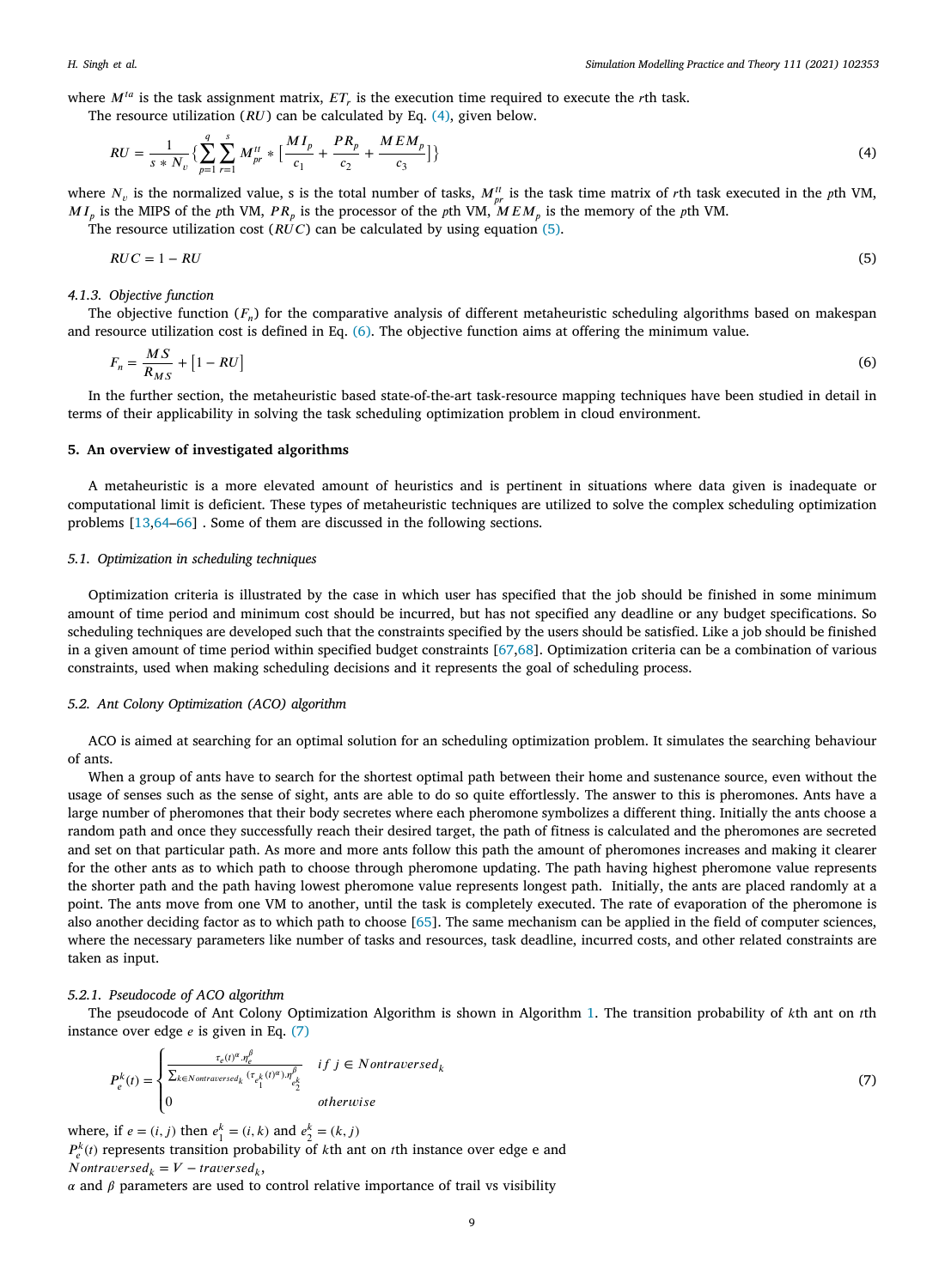$\Delta \tau_e^k =$  $\int Q$  $\frac{Q}{\text{tour}_k}$  if  $\tau \in \text{traversed}_k$ 0 *otherwise* 

where,  $\tau_e^k$  represent evaporation for *k*th ant on edge e  $\textit{tour}_k$  is tour length for  $k_{th}$  ant Q is the constant

<span id="page-9-0"></span>**Algorithm 1** Ant Colony Optimization (ACO)

**Input:**  $G = (V, E)$ ,  $m =$  number of ants,  $c =$  small positive number,  $NC_{max} =$  maximum number of iterations **Output:** Shortest path 1: Set  $t \leftarrow 0, NC \leftarrow 0$ ,  $\tau_e(t) \leftarrow c \quad \forall e \in E \quad \& \Delta t_E = 0$ 2: randomly map  $m$  ants on  $V$  nodes as a initial loc  $3: S \leftarrow 1$ 4: **for**  $k \leftarrow 1$  *to m* **do** 5:  $travel_k[m] \leftarrow starting \, town \, of \, ant \, k$ 6: **end for** 7: while  $(S < |V|)$  do 8:  $S \leftarrow S + 1$ 9: **for**  $k \leftarrow 1$  *tom* **do** 10: Compute  $P_e(t)$  with Eq. ([7](#page-8-4)) 11: Select edge *e* to traverse with the probability  $P_e(t)$ 12: Let ant  $k$  traverse with edge  $e$ 13:  $e = (i, j)$ , insert *j* into *traversed*<sub>k</sub> 14: **end for** 15: **end while** 16:  $min_k \leftarrow$  minimum tour among all ants 17: **for**  $(each e \in E)$  **do** 18: **for**  $(k \leftarrow 1 \text{ to } m)$  **do** 19: update  $\Delta \tau_e^k$  according to Eq. [\(8\)](#page-9-1) 20:  $\Delta \tau_e \leftarrow \Delta \tau_e + \Delta \tau_e^k$ 21: Compute  $\tau_e(t+n) = \rho \tau_e(t) + \Delta \tau_e$ 22:  $t \leftarrow t + n, NC \leftarrow NC + 1$ 23: **end for** 24: **for**  $\text{(each } e \in E)$  **do** 25:  $\tau_e \leftarrow 0$ 26: **if**  $((NC < NC_{max})$  & not stagnation behaviour) then 27: **for**  $(k \leftarrow 1 \text{ to } m)$  **do** 28:  $traversed_k \leftarrow \phi$ 29: **end for** 30: goto step 7 31: **else** return shortest ant tour 32: **end if** 33: **end for** 34: **end for**

The complexity of the ACO algorithm is  $O(|E||V|n)$ , where *n* is the population size,  $|E|$  is the number of edges  $|V|$  is the number of vertices. ACO may work effectively for some of the applications and for others it may be slow convergence speed. Stagnation problem may also result when all the jobs are assigned to the same resource. So there is a need of developing an efficient metaheuristic scheduling technique that overcomes the limitations of the ACO algorithm.

# *5.3. Particle Swarm Optimization (PSO) algorithm*

PSO algorithm optimizes a problem by iterative process of improving a candidate solution with regard to a given measure of quality. It imitates the behaviour of a bird flocking to find the food. PSO describes the particles and minimize them on the basis of the fitness function of each particle. Particle consist of the tasks and the mapped resources. Fitness function determines the effectiveness of the schedule [[69\]](#page-21-16). Each particle is similar to chromosomes in genetic algorithm and have a fitness value, which will be assessed by a fitness capacity that need to be enhanced in each iteration [[70,](#page-21-17)[71](#page-21-18)].

Every particle has its best position termed as pbest where the fitness value is optimal as compared to other particles of whole population locally. The same particle has its best position termed as gbest where the fitness value is optimal as compared to other

<span id="page-9-1"></span>(8)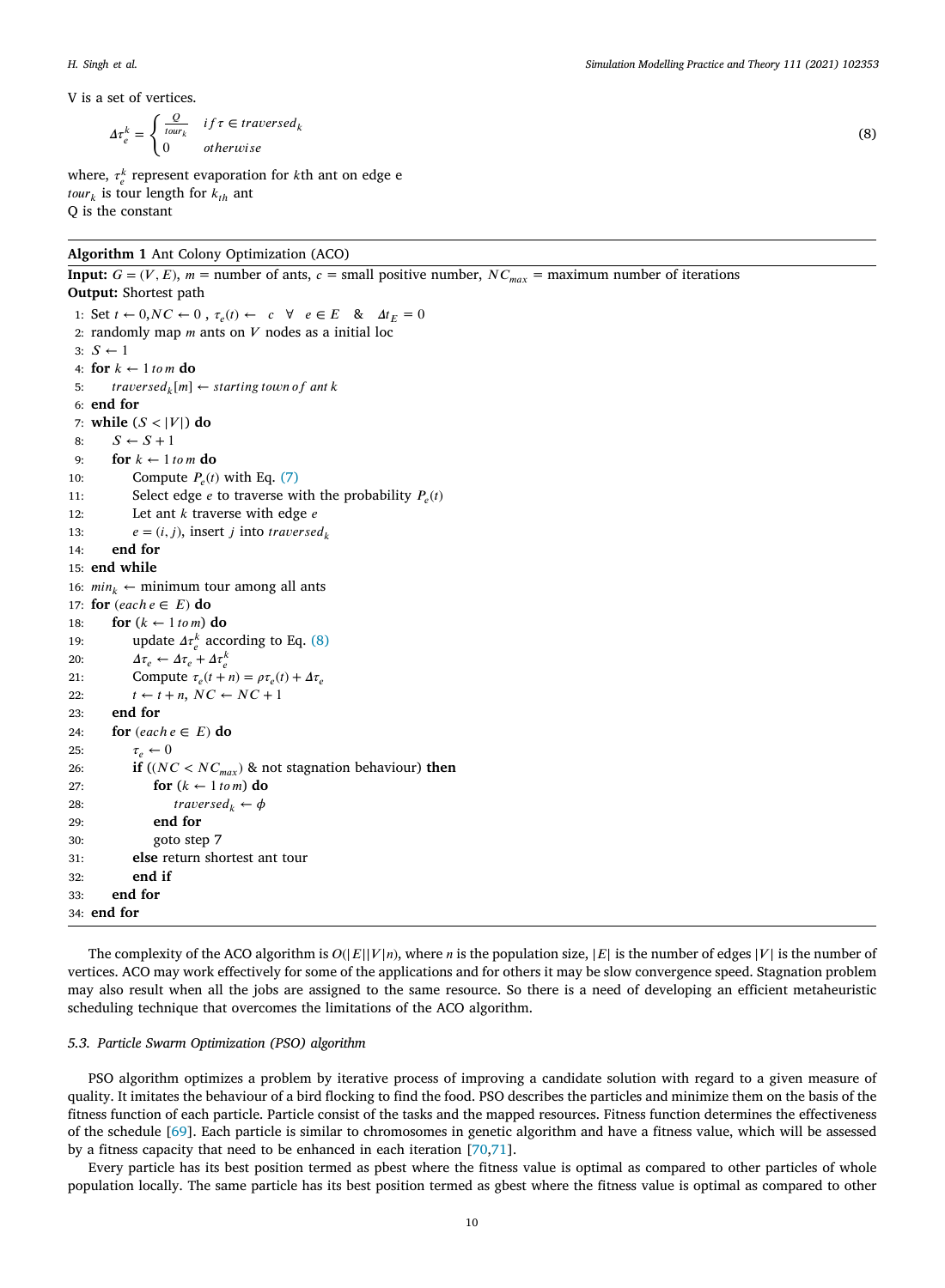particles of whole population globally [\[72](#page-21-19)[,73](#page-21-20)]. In each cycle, every particle moves to another position and the new position is guided by the particle's velocity [\[74](#page-21-21)].

## *5.3.1. Pseudocode of PSO algorithm*

The pseudocode of PSO Algorithm is shown in Algorithm [2.](#page-10-0) private(t, i) = best found position of *t*th particle by *i* iteration  $global(i) = best found solution by all particles on *i*th iteration$ let  $x_t^i$  be the position vector of *t*th particle on *i*th instance

<span id="page-10-1"></span>
$$
argMin_{Y=x_i^0, x_i^1, x_i^2, \dots, x_i^l}[f(Y)]
$$
\n
$$
(9)
$$

$$
l_i = argMin_i[f(private(k, i))]
$$
\n<sup>(10)</sup>

where, 
$$
k = 0
$$
 to m

 $\gcd(bal(i) = private(li, i)$  (11)

where, f is the fitness function

 $V_t(i)$  = denotes the velocity of the *t*th particle at *i*th iteration, it updates using the equation as follows:

<span id="page-10-3"></span><span id="page-10-2"></span>
$$
V_t(i+1) = \omega V_t(i) + \alpha_1 r_1(\text{private}(t_i) - x_i^i) + \alpha_2 r_2(\text{global}(i) - x_i^i)
$$
\n(12)

$$
x_t^{i+1} = x_t^i + V_t(i+1) \tag{13}
$$

where,  $r_1$  and  $r_2 \approx [0,1]$ 

 $\alpha_1 \& \alpha_2$  are small positive constant called acceleration coefficient The complexity of PSO algorithm is  $O(max_{iter} * n^2)$ , where, *n* is population size and  $max_{iter}$  is maximum number of iterations.

#### <span id="page-10-0"></span>**Algorithm 2** Particle Swarm Optimization (PSO)

**Input:**Position vector x randomly initialized

**Output:**Best found solution

1: Initialize each position vector  $x_0^t$  to the random value in the solution space

2:  $\text{private}(t, 0) \leftarrow x_0^t$ 

3: Compute  $global(0)$  using Eq.  $(11)$  $(11)$ 

4: randomly select a valid initial velocity  $V_t$  for all particle

5:  $i \leftarrow 0$ 

6: **while**  $(i < max_{iter})$  **do** 

```
7: Select valid r_1 and r_2
```

```
8: Compute each particle t velocity V_t(i)12)
```
- 9: Update each particle t position  $x_i^t$  by Eq. ([13\)](#page-10-3)
- 10: Compute  $private(t, i)$  for each  $particle(t)$
- 11: Check and update for each  $particle(t)$

```
12: if (f(x_i^t) < f(global(i))) then
```
- 13:  $\qquad \qquad global(i) = x_i^t$
- 14: **end if**

```
15: i \leftarrow i + 1
```
16: **end while**

```
17: return global(i) as the best found solution.
```
PSO technique may work efficiently for some of the applications and for others it may achieve optimal convergence rate. Moreover during convergence, the constant values of the parameters might cause the needless fluctuation of particles. So it is required to develop an effective metaheuristic technique that overcomes the limitations of the PSO algorithm.

#### *5.4. Genetic Algorithm (GA)*

Genetic algorithm is based on initial set of random solutions known as populations. Chromosomes are the individuals in the population. Solutions of one population is taken forward to reproduce the new population. This is done in the expectation that the new population generated are superior than the older one. The suitable resources are used to reproduce the new populations [[75\]](#page-21-22). GA makes a populace of arrangements and applies control operators like mutation and crossover to find the best among them. At each step, there is a random selection of individuals from the current population [[76,](#page-21-23)[77\]](#page-21-24).

Genetic algorithms are flexible and provides better optimize solutions whenever working with the large data sets. Easy implementation, simple architecture and heuristic properties are the advantages of genetic algorithms. Various researchers are working on the different parameters related to genetic algorithms and are trying to optimize it further for specific set of applications [[78\]](#page-21-25).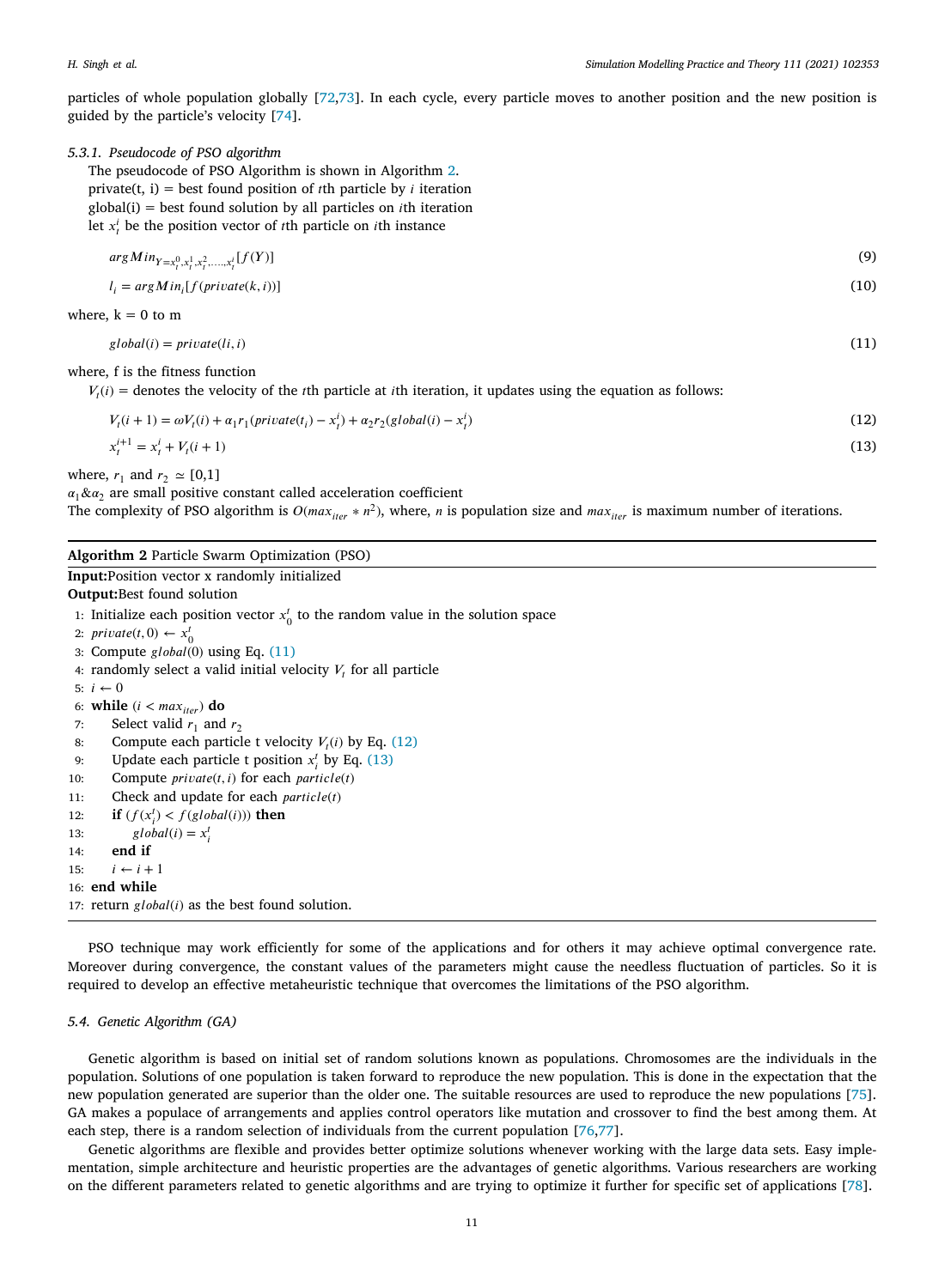*H. Singh et al.*

## *5.4.1. Pseudocode of GA algorithm*

The pseudocode of GA Algorithm is shown in Algorithm [3.](#page-11-0)

The function *crossover*(*x*, *y*) takes two solutions *x*, *y* and return offspring of  $x \& y$ 

The function  $mutate(x)$  takes one solution  $x$  and return the  $x$ 

 $f$  is the fitness function

The complexity of the GA algorithm is  $O(max_{iter} * n * S)$ , where S is the computation for mutation and crossover function, *n* is the maximum population,  $max_{iter}$  is the maximum number of iterations.

## <span id="page-11-0"></span>**Algorithm 3** Genetic Algorithm (GA)

**Input:** Randomly initiated N valid solutions **Output:** Solution S

1: Let  $i = 1$ , where  $i$  is the iteration index.

- 2: Randomly initiate *N* solutions  $S = \{x_1^1, x_1^2, x_1^3, ..., x_1^N\}$ .
- 3: Compute fitness value  $f(x_i^t), \forall t \in [1, N]$ .

4: Select set  $C \subset S \times S$  for the offspring generation based on fitness value.

5: **if**  $(i < max_{iter})$  **then** 

6: For all  $c \subset C$ , apply crossover function on  $c \&$  add the offspring back in S.

7: Apply mutate function on each element of  $S$ .

8: Compute fitness value of each solution in  $S$  & remove infeasible solution.

- 9: Based on the fitness value, select N solutions from S and remove ( $|S| N$ ) solution from S.
- 10:  $i \leftarrow i + 1$ .
- 11: **end if**
- 12: Return

Genetic scheduling technique may work efficiently for some of the applications and for others it may have long execution time. Moreover, GA has slow convergence rate and it may converge towards the local optima. Hence it is required to develop an efficient metaheuristic algorithm that overcomes the limitations of GA algorithm.

## *5.5. Artificial Bee Colony (ABC) algorithm*

ABC algorithm is an technique which relies on behaviour of honey bee. It utilizes control parameters such as maximum number of cycles and colony size. ABC is a streamlining algorithm having a population based search methodology in which sustenance positions are changed by simulating honey bees with iteration [[79](#page-21-26)]. In a multidimensional search space, bee flies around to search the food. ABC framework joins neighbourhood-seek techniques, completed by utilized and spectator honey bees, with worldwide hunt strategies, overseen by spectators and scouts, endeavouring to adjust investigation process [[80\]](#page-21-27).

## *5.5.1. Pseudocode of ABC algorithm*

The pseudocode of ABC Algorithm is shown in Algorithm [4.](#page-12-0)  $Neighbour(x_k, x_j) = x_j + \phi_j(x_j - x_k)$  where,  $\phi_j$  is a random number associated with jth Bee.

The complexity of the ABC algorithm is  $O(max_{iter} * n * d)$ , where d is the problem dimension, n is the population size,  $max_{iter}$  is the maximum number of iterations.

Artificial bee colony scheduling technique may work efficiently for some of the applications and for others it may require random initializations. Moreover, ABC follows probabilistic approach in local search. Hence, it is required to design an effective metaheuristic algorithm that overcomes the limitations of the ABC algorithm.

#### *5.6. Crow Search Algorithm (CSA)*

The CSA algorithm is another population based metaheuristic technique. Crows are widely disseminated variety of feathered creatures which are currently viewed as world's most canny creatures. Crows demonstrate exceptional cases of ability and perform consistently on ability tests. These birds can remember faces, can utilize apparatuses, convey in advanced ways, cover up and recover food over different seasons. Motivated by nature, CSA works in light of this thought that crows store their abundance food in particular positions of the environment and recover food from hidden location when it is required. Crows tails other crows to acquire better sustenance sources. On the off chance that a crow notice another is tailing it, the crow misleads that crow by setting off to another position [\[56](#page-21-3)].

As of optimization, crows are denoted as searchers. Environment is denoted as search space. Each position of the search space corresponds to a feasible solution. The nature of food source is objective function. Finally the best food source represents the global solution of the problem.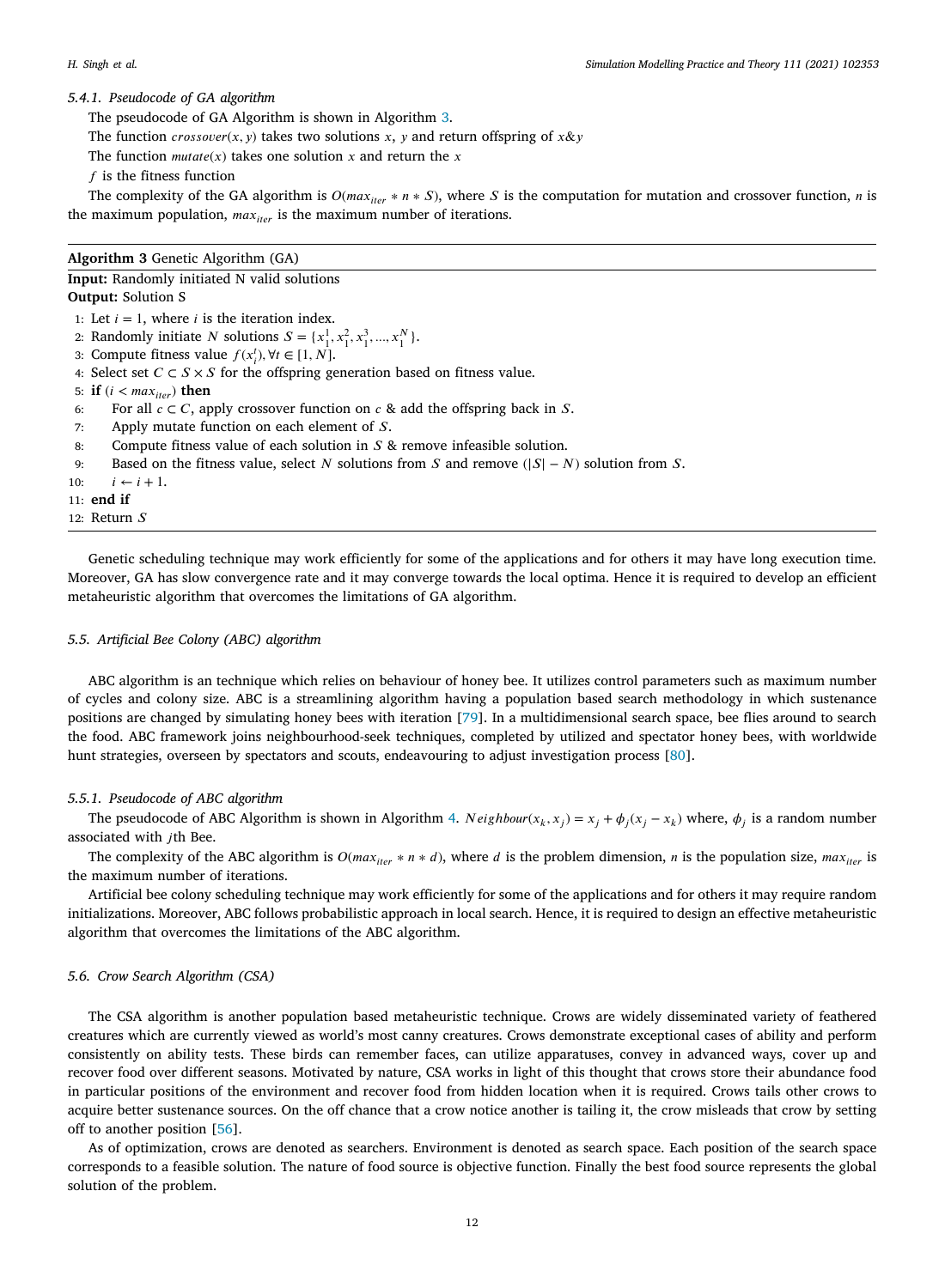#### <span id="page-12-0"></span>**Algorithm 4** Artificial Bee Colony Algorithm (ABC)

**Input:**  $S \leftarrow$  *number of onlooker bees,*  $I \leftarrow$  *lower bound,*  $u \leftarrow$  *upper bound* **Output:** V with max fit(V) 1: Generate  $FS =$ ╎  $x_{01}$  .  $x_{0(n-1)}$  $x_{10}$   $x_{11}$  **.**  $x_{1(n-1)}$ *. . . . . . . . . .*  $x_{m0}$   $x_{m1}$  .  $x_{m(n-1)}$  $\blacksquare$ where  $x_{ij} = R(l_j, u_j)$ 2: Select some employed bees 3: **for** (each employed bee j) **do** 4:  $k \leftarrow Random(m, 0)$ 5:  $V_j \leftarrow max(fit(\overrightarrow{V_j}), fit(Neighbour(\overrightarrow{x_k}, \overrightarrow{x_j})))$ 6: Compute  $d \leftarrow \sum_{i=0}^{J} fit(\overrightarrow{V_i})$ 7: **end for** 8: **for** (each onlooker bee k) **do** 9: Set selection probability of each food location,  $l = \frac{fit(\vec{x}_m)}{d}$ 10: Select a location according to probability for bee  $k$ 11: **end for**

12: Select some scout bees: randomly select a location in search space

# *5.6.1. Pseudocode of Crow Search Algorithm (CSA)*

The pseudocode of Crow Search Algorithm is shown in Algorithm [5.](#page-12-1) The solution vector of crow k on *i*th iteration is given in Eq. ([14](#page-12-2))

$$
l_k^i = \begin{cases} m_k^i + r_k * s_k^i (m_t^i - l_i^i) & r_j \ge P_t^i \\ random location & otherwise \end{cases}
$$
 (14)

$$
m_k^{i+1} = \begin{cases} l_k^{i+1} & \Phi(l_k^{i+1}) \text{ is better than } \Phi(m_k^i) \\ m_k^i & \text{otherwise} \end{cases}
$$
 (15)

where,  $\Phi \rightarrow$  objective function and

 $l_k^i \rightarrow$  solution vector of crow k on *i*th iteration,

 $P_k^i \rightarrow$  awareness probability of *k*th crow at *i*th instance,

 $r_k \rightarrow$  random number for crow k,

 $t \rightarrow$  targeted crow,

 $iter_{max} \rightarrow$  maximum number of iterations.

 $m_k^i \rightarrow$  best known hiding location of *k*th crow at *i*th instance,

 $s_k^i \rightarrow$  stamina factor of *k*th crow at *i*th instance,

The complexity of the CSA algorithm is  $O(n * d * max_{iter})$ , where d is the problem dimension and n is the population size,  $max_{iter}$  is the maximum number of iterations.

## <span id="page-12-1"></span>**Algorithm 5** Crow Search Algorithm.

**Input:** Vector r, Awareness probability matrix P, max<sub>iter</sub>

**Output:**Optimum location in search space

1: Randomly place each crow k in a valid location in search space represented by  $l_k^1$ .

2: Initialize the memory location  $m_k^1 = l_k^1$ .

3:  $i \leftarrow 1$ 

4: **while**  $(i < max_{iter})$  **do** 

- 5: **for** each crow k **do**
- 6: Select the target crow t.

7: Update the k crow location,  $l_k^i$  using Eq. ([14\)](#page-12-2).

8: Check the validity of new location.

9: Update the memory location of crow k using Eq. ([15\)](#page-12-3).

10: **end for**

11:  $i \leftarrow i + 1$ 

12: **end while**

<span id="page-12-3"></span><span id="page-12-2"></span>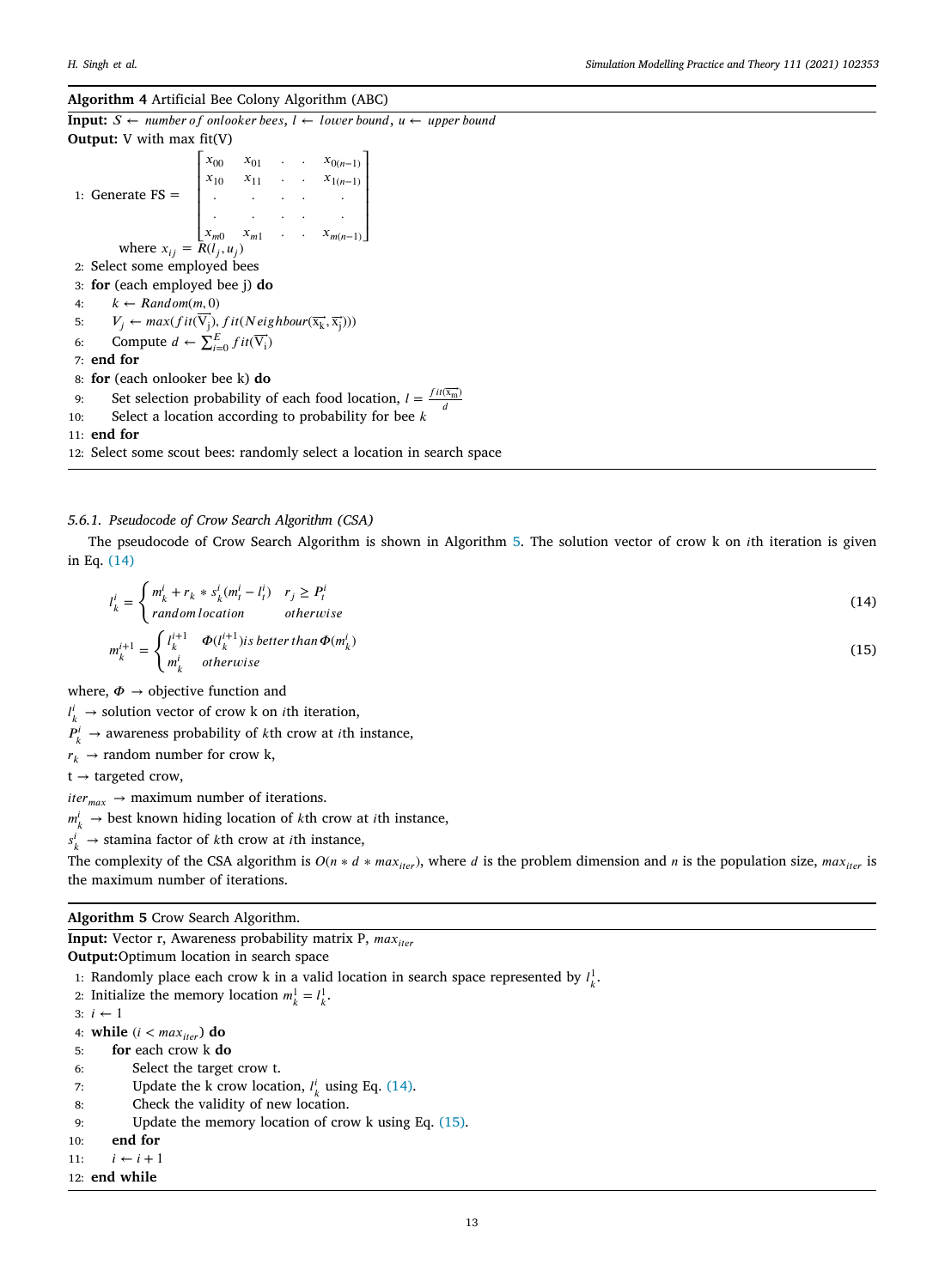In the event of these situations, CSA reproduce the intelligent behaviour of crows, in discovering the solution to scheduling optimization issue. Moreover, CSA follows probabilistic approach in local search. Hence, it is required to develop an metaheuristic technique in which diversity of the algorithm can be more effectively controlled in order to solve complex optimization problem.

## *5.7. Penguin Search Optimization Scheduling Algorithm (PeSOA)*

PeSOA algorithm depends on hunting behaviour of penguins. This penguin technique is interesting as they can work together with their efforts and synchronize their plunges to optimize the cumulative energy during the duration of aggregate hunting. Every penguin contribute to a solution and are distributed in groups. Each group looks for food in specific holes with different height levels. In this procedure, penguins arrange in groups and begin to pursuit in a particular hole and level according to food likelihood.

In each iteration, situation of the penguin with new solution is arrived, which is adjusted and therefore provide three solutions. Which are best local solution, the last solution, and the new solution. After multiple iterations the solution of every penguin in each group is re-evaluated and best solution is conveyed to other penguins in a group [[57\]](#page-21-4).

## *5.7.1. Pseudocode of Penguin Swarm Optimization Algorithm (PeSOA)*

The pseudocode of Penguin Swarm Optimization Algorithm is shown in Algorithm [6.](#page-13-1) The next optimal location can be identified by using Eq. ([16\)](#page-13-2).

$$
X_{i+1}^t = X_i^t + r_i^t | X_{best} - X_{previousbest} | \tag{16}
$$

where,  $r_i^t$  is a random number for distribution

 $X_{best}$  is the globally found best solution

X<sub>previousbest</sub> previous best solution.

The complexity of the PeSOA algorithm is  $O(max_{iter} * n * cf)$ , where  $cf$  is the computation required for evaluating fitness function,  $n$  is the population size,  $max_{iter}$  is the maximum number of iterations.

#### <span id="page-13-1"></span>**Algorithm 6** Penguin Swarm Optimization Algorithm (PeSOA)

**Input:** max<sub>iter</sub>, Total Penguins T

**Output:**Best Hunter Penguin

1: Randomly place the penguin in the solution space, represented by  $X_i^t \in S$ .

 $2: i \leftarrow 1$ 

3: **while**  $(i < max_{iter})$  **do** 

4: **for**  $\text{(each } X_i^t \in S)$  **do** 

5: Check the oxygen reserve of  $t<sup>th</sup>$  penguin & take a random step accordingly.

- 6: Update the  $t^{th}$  penguin location,  $X_i^t$  using Eq. ([16\)](#page-13-2) while satisfying the reserve oxygen criteria.
- 7: Update the fitness function of  $X_i^t$  solution (fish eaten by  $t^{th}$  penguin)
- 8: **end for**
- 9: Select the best group by computing the fitness function of entire group.
- 10: Update the best found solution  $X_{best}$

11:  $i \leftarrow i + 1$ 

12: **end while**

Penguin scheduling technique may work effectively for some of the applications and for others it may detect all local and global minimum depending on the size of the group of penguins is big or small. Moreover, reproduction and migration rules used in PeSOA can be modified to make it more efficient. PeSOA scheduling algorithm can be combined with other scheduling algorithms to make it more effective metaheuristic scheduling algorithm.

The key observations extracted from the study of the literature must be addressed and the existing multi-objective metaheuristic optimization scheduling algorithm should be analysed quantitatively so as to determine their level of efficiency and effectiveness in solving scheduling optimization problem.

#### **6. Comparisons of scheduling simulators with metaheuristics**

<span id="page-13-0"></span>In real cloud environment, it is expensive and difficult to do experimentation on real world data. Moreover if experiment does not performed as planned, it may led to loss of important data. Thus a simulator which can mimic the environment of real cloud is required [\[81](#page-21-28)]. So that various techniques and mechanisms proposed for the benefits of the stakeholders can be tested and validated [[82\]](#page-21-29). Once approved, these techniques and mechanisms can be implemented in real cloud environment without any fear of losing data [\[59\]](#page-21-6) [\[83](#page-21-30)]. The evaluation of various QoS constraints as per the service level agreement between cloud providers and cloud consumers, can be done with the help of cloud simulators. There are number of cloud simulators available in the market that differs in terms of their layers of implementation, applicability, constraints modelling, portability and so on [[84\]](#page-21-31) [[85\]](#page-21-32). The comparative analysis of various cloud simulators on the basis of different parameters is shown in [Table](#page-14-1) [5.](#page-14-1)

It is concluded from the comparative analysis performed in [Table](#page-14-1) [5](#page-14-1) that as the CloudSim simulator supports cost modelling, energy modelling, federation modelling, communication modelling and its available openly, thus it can be used for performing experimentation in almost all application areas of cloud computing.

<span id="page-13-2"></span>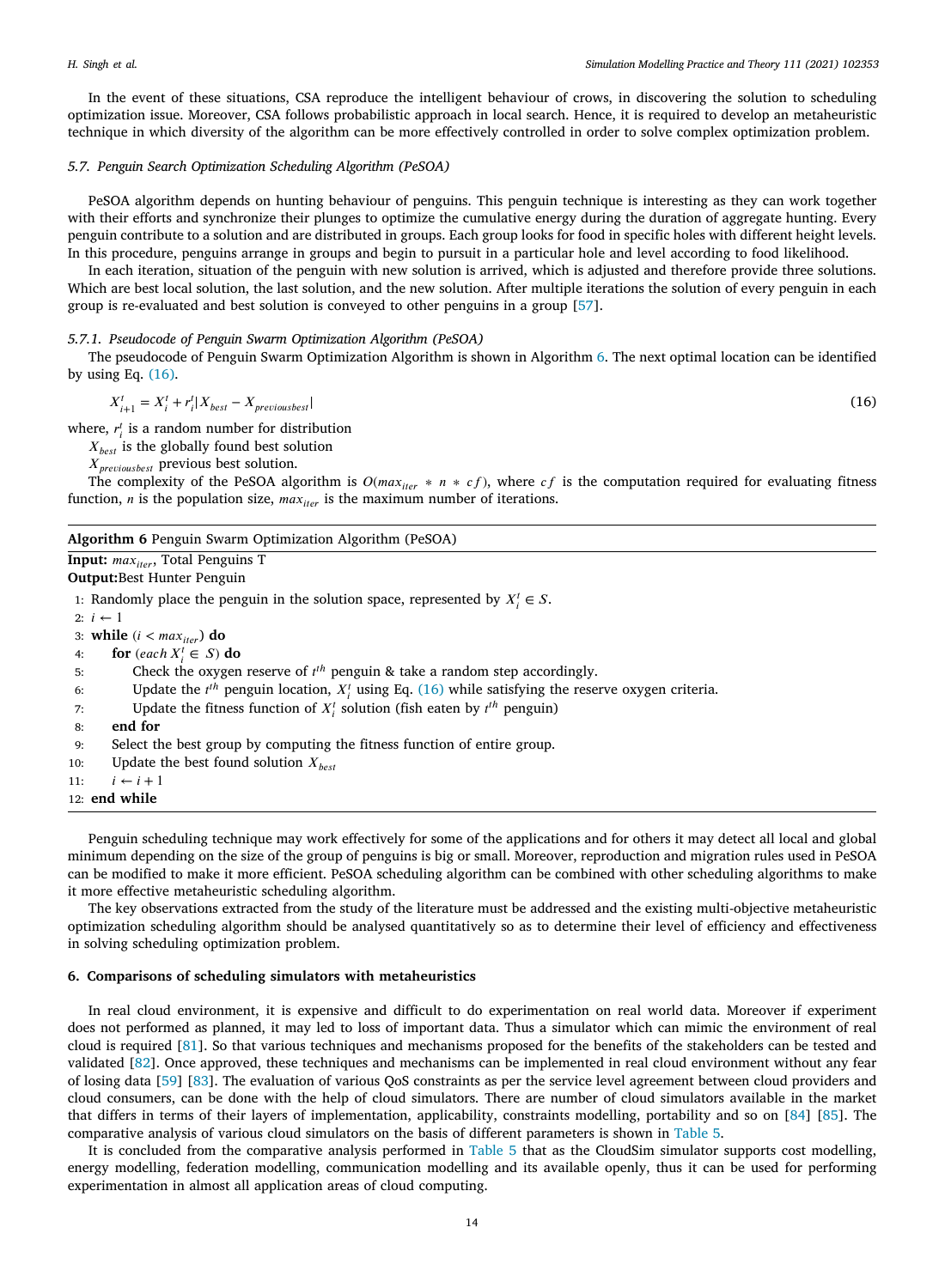<span id="page-14-1"></span>

| Comparison of Cloud Simulators on the basis of various parameters. |      |              |          |                |          |          |          |   |   |          |
|--------------------------------------------------------------------|------|--------------|----------|----------------|----------|----------|----------|---|---|----------|
| Cloud Simulators                                                   |      | $\mathbf{2}$ | 3        | $\overline{4}$ | 5        | 6        | 7        | 8 | 9 | 10       |
| ThermoSim [86]                                                     | 2020 |              |          |                | $\times$ | $\times$ | $\times$ |   |   | $\times$ |
| BigDataSDNSim [87]                                                 | 2019 |              | ×        |                | $\times$ | $\times$ |          |   |   |          |
| SCORE [88]                                                         | 2018 | $\times$     |          |                | $\times$ | ×        |          | × |   | x        |
| GAME-SCORE [89]                                                    | 2018 | ×            |          |                | ×        | ×        |          | × |   | $\times$ |
| DynamicCloudSim [90]                                               | 2014 |              | ×        |                | $\times$ |          |          |   |   | ×        |
| CloudShed [91]                                                     | 2013 |              | ×        |                | ✓        | ×        |          |   |   |          |
| FTCloudSim [92]                                                    | 2013 |              | $\times$ |                | $\times$ |          |          |   |   |          |
| WorkflowSim [93]                                                   | 2012 |              | $\times$ |                | $\times$ |          |          |   |   | ×        |
| iCanCloud [94]                                                     | 2011 |              | $\times$ | ×              |          | ×        |          |   |   | ×        |
| GDCSim <sup>[95]</sup>                                             | 2011 | ×            |          |                | ×        | ×        |          | × | × |          |
| NetworkCloudSim [96]                                               | 2011 |              | ×        |                | $\times$ |          |          |   |   | ×        |
| GreenCloud [97]                                                    | 2010 | ×            |          |                |          | ×        |          |   | × | ×        |
| CloudAnalyst [98]                                                  | 2010 |              | ×        |                |          |          |          |   |   | $\times$ |
| MDCSim <sup>[99]</sup>                                             | 2009 | ×            | ×        |                | ×        | $\times$ |          |   |   |          |
| CloudSim $[100]$                                                   | 2009 |              | ×        |                | ×        |          |          |   |   |          |

1—Publication Year, 2—Cost Model. 3—SLA Support, 4—Energy Model, 5—GUI Support, 6—Federation Model, 7—Open Source Availability, 8—Communication Model, 9—Platform Portability, 10—Congestion Control.

## **7. Performance evaluation**

<span id="page-14-0"></span>This section represents the results and discuss the quantitative analysis of various existing metaheuristic scheduling algorithms in cloud environment and an elaborated comparison is provided on the basis of scheduling parameters like makespan and resource utilization cost. The state-of-the-art metaheuristic scheduling algorithms in cloud environment employed for comparison are PSO, PeSOA, CSA, ACO, GA and ABC. Even though there are multiple improved versions of ABC, ACO, PeSOA, ABC, CSA and GA are available in the literature. But in this paper, their standard versions are used for performing experiments. In this section, the comparative analysis of various existing metaheuristic scheduling algorithms is provided and the analysis has been performed using two scenarios.

## *7.1. Experimental setup*

Cloudsim simulator has been used for quantitative analysis of various existing metaheuristic techniques [[98,](#page-22-10)[100\]](#page-22-12) [[101\]](#page-22-13). We also used CloudSim for simulating a cloud computing environment under two different scenarios. The scenarios use 70 physical machines and 100 VMs and the analysis is carried out based on the two different scenarios. The MIPS of VM varied from 5000 to 15 000 MIPS, processor from 1 to 100 and memory from 1 to 100.

#### *7.2. Implementation details*

The parameters for the algorithms under investigation are tuned by frequent experimentation since finding optimal value of these parameters is a NP-Hard problem itself. For ACO algorithm, the parameters  $\alpha$ ,  $\beta$ ,  $\tau$  and Q directly affect the computation results. This paper utilizes the optimal configuration of parameters i.e.  $\alpha = \beta = 1$ ,  $\tau = 0.5$  and Q = 100. For GA experimentation, the population size of 20 have been selected with bad individual 0.9 and crossover rate bandwidth being between 0.2 to 0.4. For PeSOA algorithm, diversification and intensification can be controlled by the parameters such as number of generations, population size, initial oxygen reserve etc. Hill-Climbing algorithm have been used to compute the near optimal value of these parameters for PeSOA experimentation. For CSA algorithm, the values of parameters are set to be as follows: Total no of crows = 100, stamina factor  $= 1.5$  and  $r = [0,1]$  with awareness probability being 0.1 for all. The population size for ABC algorithm experimental setup was set to 100 and max iteration was 50. In PSO algorithm, both accelerate constants are set to be 2.05, whereas maximum and minimum inertia values are 0.9 and 0.4 respectively.

In cloud services, the major part of quality assurance can be improved through the latency efficiency. Distributed tracing systems like Google Traces can be used to collect the data generated by various applications. In our experimentation, the historical data of latency records provide by Google traces have been utilized. Instead of using random data, this approach had been followed for achieving realistic effectiveness of metaheuristic techniques.

## *7.3. Simulation results*

The experiments on various state-of-the-art metaheuristic scheduling techniques have been carried out in cloud environment. This section portrays the results of the experimentation performed. The objective of the simulation is to compute the makespan of various metaheuristic scheduling algorithms under test. The algorithm that will possess minimum makespan is considered to be the optimal metaheuristic scheduling algorithm. The performance of various metaheuristic scheduling algorithms is calculated using following different test scenarios.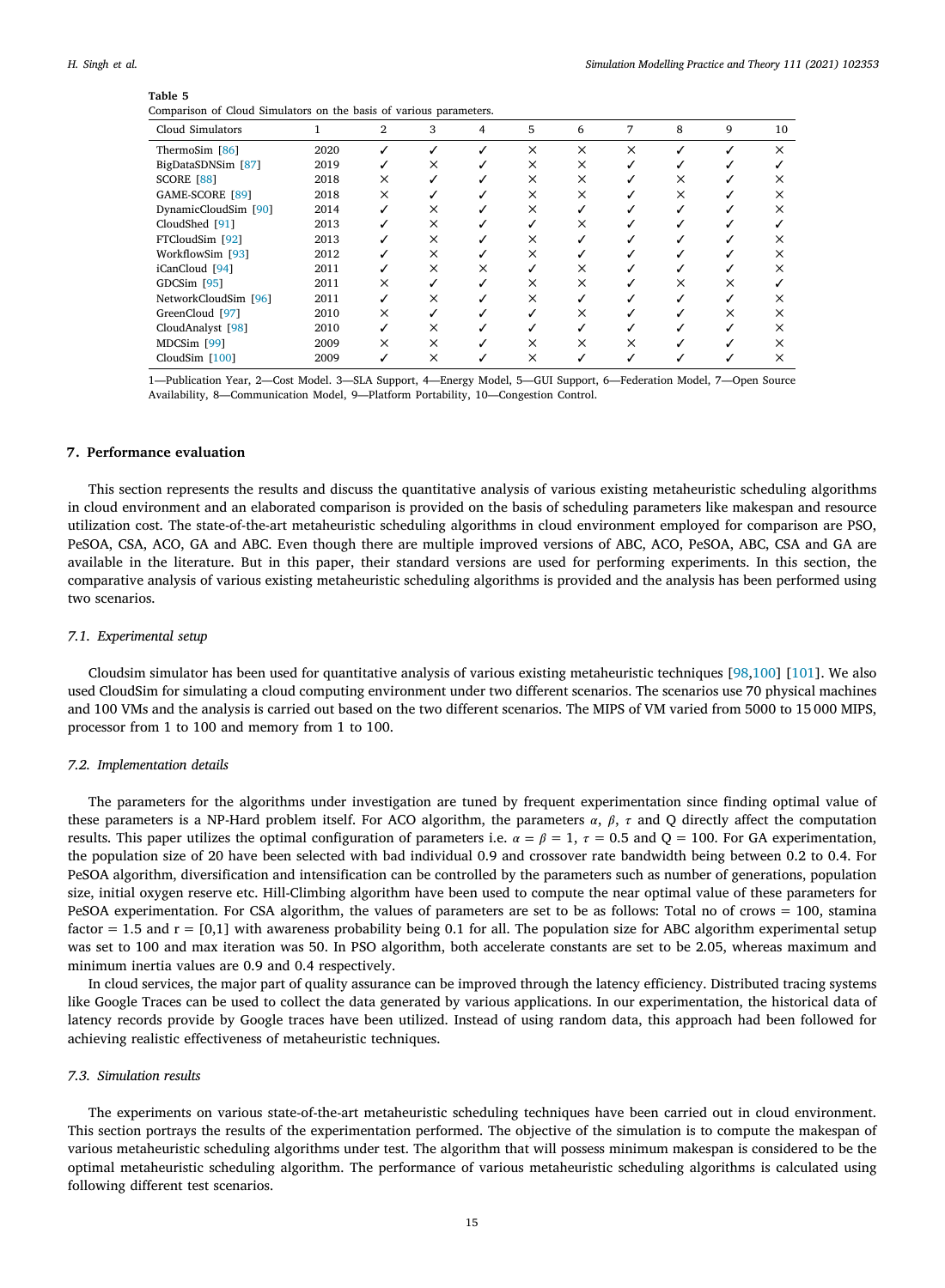

<span id="page-15-0"></span>**Fig. 5.** Graphical representation of makespan of different metaheuristic scheduling techniques on varied set of tasks.



**Fig. 6.** Graphical representation of resource utilization cost of different metaheuristic scheduling techniques on varied set of tasks.

# <span id="page-15-1"></span>*7.3.1. Scenario 1: Experimentation with task set size varied from 500 to 2500 tasks with fixed number of iterations i.e. 40*

During experimentation, the task set size has been varied from 500 to 2500 tasks, the values of makespan for each metaheuristic algorithm under test has been calculated and represented graphically in [Fig.](#page-15-0) [5](#page-15-0). The makespan is measured in terms of milliseconds (ms) and resource utilization cost is measured in terms of Cloud Dollars (C\$) [[100\]](#page-22-12). The graphical representation clearly depicts the variations of makespan with the increasing number of tasks.

When the techniques under investigation were implemented for the minimum value of task set size and fixed number of iterations i.e. 40, the value of makespan for CSA, PeSOA, PSO, ABC, GA and ACO was 0.26789559, 0.3107328675, 0.3396585325, 0.5642057725, 0.937479035 and 1.407698615, respectively. From the graphical representation, it is evident that the CSA algorithm has emerged as the most optimal metaheuristic algorithm in contrast to other considered state-of-the-art algorithms.

Whereas, for the maximum task set size, the value of makespan for the ACO, PSO, GA, ABC, CSA and PeSOA algorithms was 15, 6.11661085, 10.9737904, 8.7644275, 3.10493175 and 3.2421324, respectively. It is observed that the CSA algorithm has outrun all the other algorithms and has achieved minimum makespan, hence it has turned out to be the most optimal metaheuristic algorithm. Thus, in case of makespan determined on varied task set size, the resultant optimal pattern for the algorithms under investigation is  $CSA > PeSOA > PSO > ABC > GA > ACO$ .

Furthermore, the aim of the simulation is to compute the resource utilization cost of various metaheuristic algorithms under test. The algorithm running with the minimum resource utilization cost is considered to be the most optimal metaheuristic scheduling algorithm. The graphical representation shown in [Fig.](#page-15-1) [6](#page-15-1) clearly reflects the variation of resource utilization cost with the increasing number of tasks.

When the algorithms under investigation were implemented for the minimum value of task set size and fixed number of iterations i.e. 40, the value of resource utilization cost for CSA, PeSOA, PSO, ABC, GA and ACO was 0.31011076, 0.334315355, 0.374337445, 0.437624605, 0.4494047515 and 0.4501328475, respectively. From the graphical representation, it is evident that the CSA algorithm has emerged as the most optimal metaheuristic algorithm in contrast to other considered state-of-the-art algorithms.

Whereas, when the task set size value considered for experimentation was taken as maximum, the value of resource utilization cost for the ACO, PSO, GA, ABC, CSA and PeSOA algorithms was 10.81321875, 8.7769473, 10.5269793, 8.9610782, 5.8065959 and 8.03324605, respectively. It is noted from the resource utilization cost values, that the CSA algorithm has outrun all the other algorithms and has achieved minimum resource utilization cost, hence it has turned out to be the most optimal metaheuristic algorithm. So, in case of resource utilization cost calculated on varied task set size, the resultant optimal pattern for the algorithms under test is  $CSA > PeSOA > PSO > ABC > GA > ACO$ .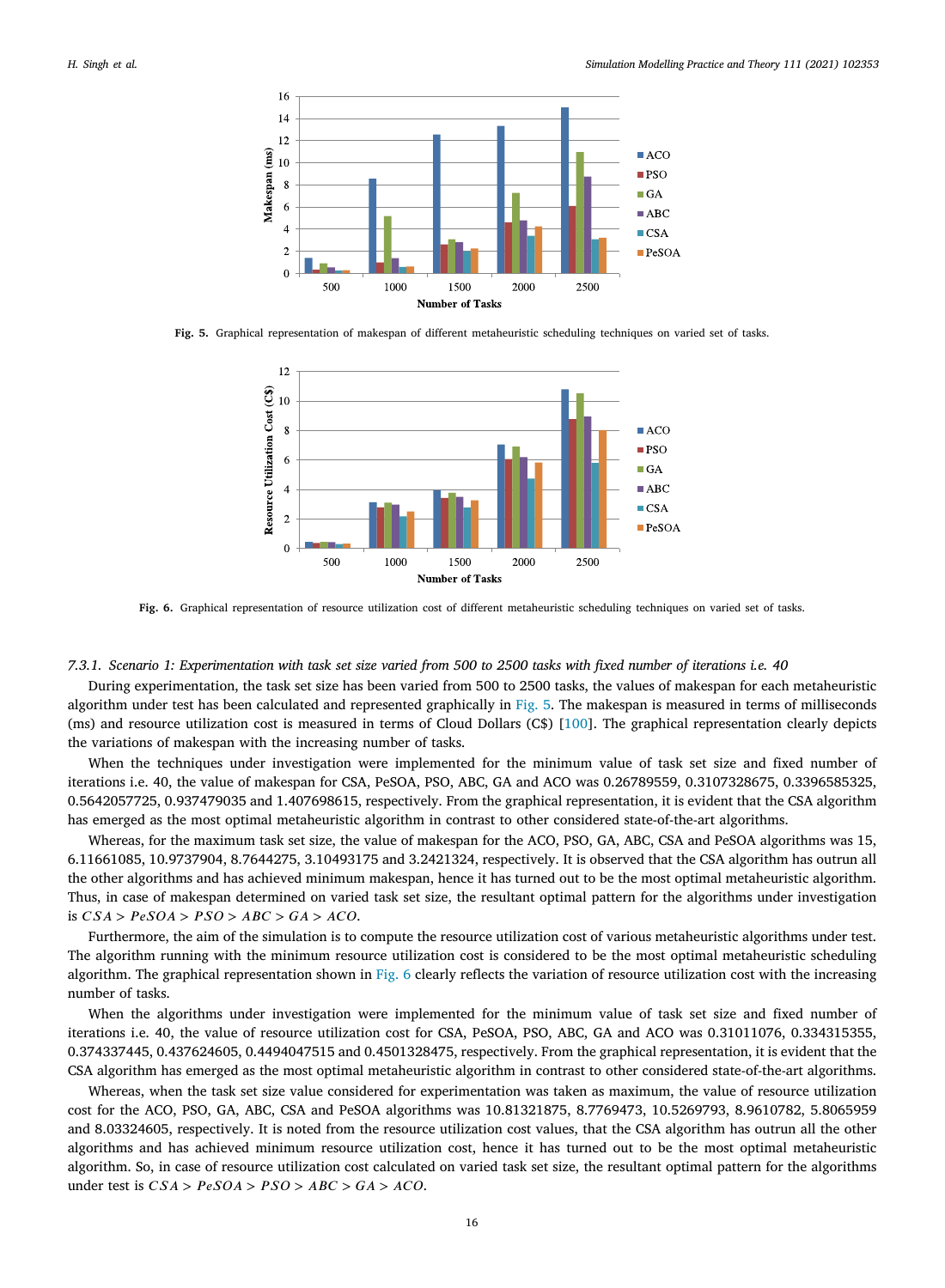

<span id="page-16-0"></span>**Fig. 7.** Graphical representation of comparative analysis of different metaheuristic scheduling algorithms based on makespan using setup 1.



<span id="page-16-1"></span>**Fig. 8.** Graphical representation of comparative analysis of different metaheuristic scheduling algorithms based on resource utilization cost using setup 1.

*7.3.2. Scenario 2: Experimentation with fixed task set size of 3000 and 5000 tasks with the number of iterations varied from 10 to 50* To determine most optimal scheduling algorithm among various existing metaheuristic scheduling algorithms, makespan and resource utilization cost will be calculated. The experimentation has been performed using two different simulation setups.

• **Setup 1 with task set size of 3000:** The scheduling algorithm which exhibits the minimum makespan, is considered to be most optimal algorithm. The graphical representation of comparative analysis of different metaheuristic scheduling algorithms based on makespan for setup 1 with task set size of 3000 tasks has been portrayed in [Fig.](#page-16-0) [7.](#page-16-0) When the number of iterations were varied from 10 to 50, it was observed that CSA algorithm is the most optimal in all the cases as compared to other considered metaheuristic algorithms.

Further, the metaheuristic algorithm also exhibiting the minimum resource utilization cost will be considered as the most optimal one. The pictorial representation of the analysis of different metaheuristic algorithms based on resource utilization cost for setup 1 with task set size of 3000 has been shown in [Fig.](#page-16-1) [8.](#page-16-1) The CSA algorithm exhibits the minimum resource utilization cost for all the varied number of iterations (10 to 50), which is the most optimal, in contrast to other metaheuristic algorithms examined.

• **Setup 2 with task set size of 5000:** For setup 2 with task set size of 5000, the graphical representation of comparative analysis of different metaheuristic algorithms based on makespan has been displayed in [Fig.](#page-17-1) [9.](#page-17-1) When the number of iterations were varied from 10 to 50, it was observed that CSA algorithm is again the most optimal in all the cases as compared to other existing metaheuristic algorithms tested in this section.

Further, the pictorial representation of comparative analysis of different metaheuristic algorithms based on resource utilization cost for the task set size of 5000 has been displayed in [Fig.](#page-17-2) [10.](#page-17-2) The CSA algorithm exhibits the minimum resource utilization cost for all the varied number of iterations (10 to 50), which is the most optimal, in contrast to other metaheuristic algorithms examined.

# *7.3.3. Comparative discussion*

It has been observed from the graphical representations that CSA metaheuristic algorithm reduces both makespan and resource utilization cost to minimum on the varied number of iterations, as compared to existing methods like ACO, PSO, GA, ABC and PeSOA. So, the CSA metaheuristic algorithm turns out to be most optimal among various other metaheuristic algorithms considered for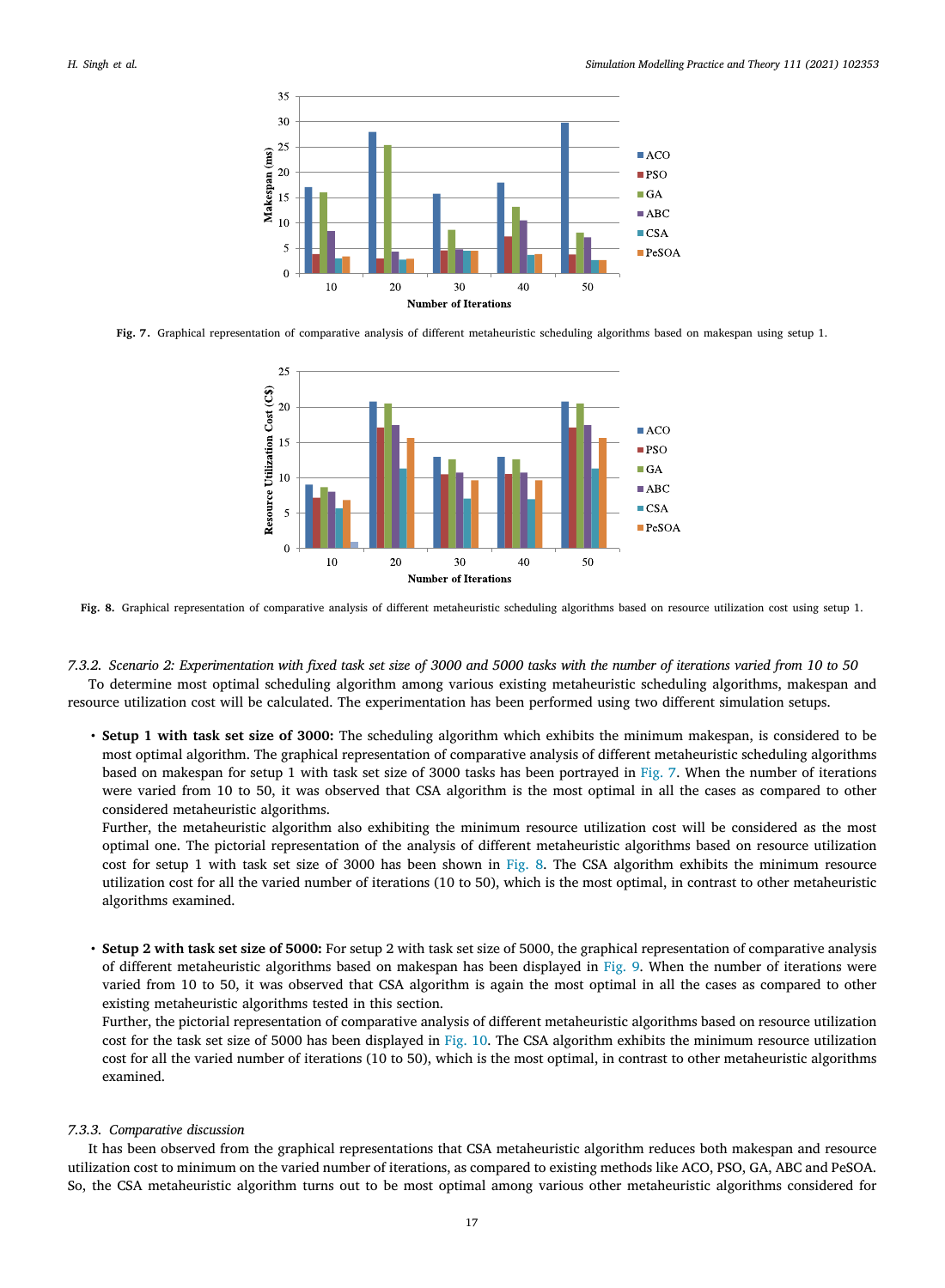

<span id="page-17-1"></span>**Fig. 9.** Graphical representation of comparative analysis of different metaheuristic scheduling algorithms based on makespan using setup 2.



<span id="page-17-2"></span>**Fig. 10.** Graphical representation of comparative analysis of different metaheuristic scheduling algorithms based on resource utilization cost using setup 2.

comparison. Further, the makespan and resource utilization cost of the PeSOA algorithm is the second to minimum when compared with existing methods like ACO, PSO, GA, ABC and CSA on varied number of iterations (10 to 50). So PeSOA algorithm is proved to be the second optimal algorithm, whereas, ACO algorithm is proved to be the least optimal metaheuristic algorithm among PSO, GA, ABC, CSA and PeSOA metaheuristic algorithms. Further, it has been observed during experimentation that the resource cost of the metaheuristic algorithms under investigation itself is an important evaluation factor. So, the resource cost of each of the metaheuristic algorithm under investigation has been calculated and the comparative analysis has been represented graphically in [Fig.](#page-18-0) [11.](#page-18-0) Resource cost is defined as the multiplication of price of a particular resource and its execution time [[102\]](#page-22-14). The price of a resource is a constant amount represented in Cloud Dollars (C\$) whereas execution time is the amount of time required to execute application successfully and is represented in seconds. During experimentation, it has been observed that the execution cost is increasing as the number of tasks submitted by the users increases for PeSOA, GA, ACO, ABC, PSO and CSA metaheuristic algorithms. The average value of resource cost in CSA is 4.59%, 14.08%, 25.43%, 38.64% and 42.54% less than PeSOA, PSO, ABC, GA and ACO algorithms respectively. Therefore, it is evident from the experiment that CSA consumes less cost as compared to other considered metaheuristic algorithms.

## **8. Conclusions and future directions**

<span id="page-17-0"></span>In this paper, the goal of systematic review is to showcase insights of different multi-criteria metaheuristic scheduling techniques in cloud environment. The six state-of-the-art metaheuristic techniques: CSA, ABC, GA, PeSOA, ACO, and PSO have been analysed quantitatively depending on scheduling parameters such as RUC and makespan. Before performing analysis, different cloud simulators have been compared based on various parameters to find out which is the best cloud simulator to carry on the experimentation. As a result, the CloudSim simulator has turned out as the best choice for performing experimentation in cloud environment. Thus, the comparative analysis of different metaheuristic techniques has been done using CloudSim simulator. During experimentation, the values of both makespan and resource utilization cost were obtained on varied task set size. The resultant optimal pattern for the algorithms under investigation was  $CSA > PesOA > PSO > ABC > GA > ACO$ . The experimental results demonstrate that CSA provides effective outcomes as compared to other considered metaheuristic techniques. Thus, it is the most optimal metaheuristic scheduling algorithm among the examined techniques and PeSOA has figured out to be the second optimal metaheuristic scheduling algorithm. Finally, various promising future research directions have been proposed.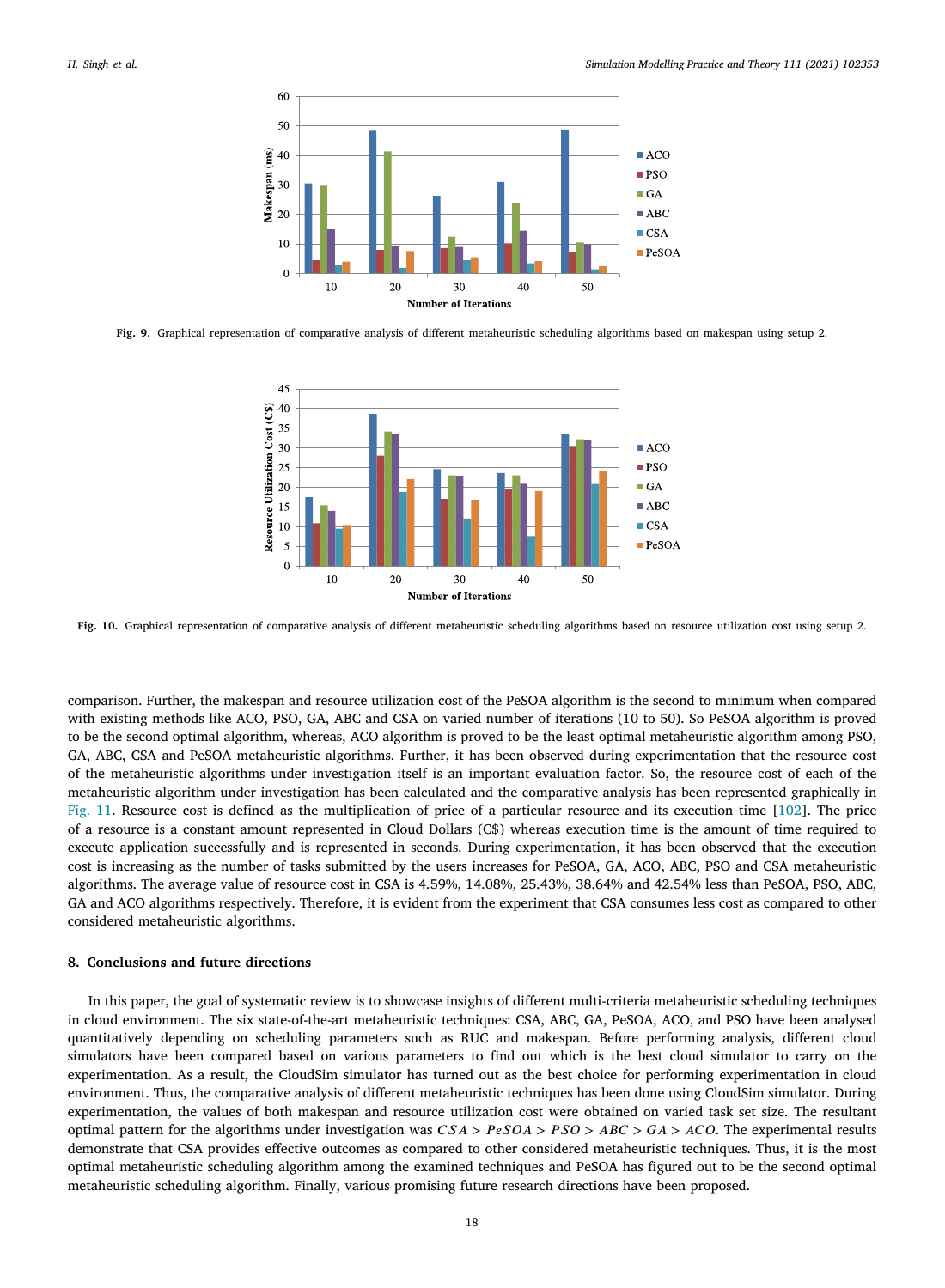

**Fig. 11.** Graphical representation of comparative analysis of different metaheuristic scheduling algorithms based on resource cost.

### <span id="page-18-0"></span>*8.1. Future research directions*

In cloud environment, both the stakeholders i.e. cloud providers and consumers, can use the conclusive results obtained in this paper, in selecting the most optimal metaheuristic technique for executing their submitted applications on to the allocated resources. We have identified various promising future research directions based on the analysis, which are discussed below:

- **Hybridization:** The objective of hybridization concept is to harness the advantages of each algorithm used in making hybrid algorithm [\[103,](#page-22-15)[104\]](#page-22-16). Based on the analysis done in this paper, in future, it is proposed to integrate the CSA with PeSOA and develop a new algorithm named as CPO (Crow Penguin Optimizer) for finding the new solution for multi-criteria scheduling optimization problem [\[105\]](#page-22-17). The performance of CPO algorithm can be evaluated and compared with the existing standard versions of metaheuristic techniques like ACO, PSO, GA, ABC, traditional CSA and PeSOA in terms of QoS, resource utilization cost, makespan and load based on most recent data extracted from google traces.
- **Industry 4.0:** Task scheduling algorithms using cloud computing architecture are useful in Industry 4.0-based applications as well. Industry 4.0 standards includes cognitive computing, artificial intelligence, cloud computing [\[106\]](#page-22-18). Cyber–physical systems and IoT offer easy go and efficient solutions to handle industrial practices in manufacturing, supply chain and other sectors [\[106\]](#page-22-18). The tasks scheduling algorithms can improve the applicability of Industrial Internet of Things (IIoT) practices in these sectors, and it would be interesting to measure the statistics and explore the possibilities in different specialized sectors [\[107\]](#page-22-19).
- **Security:** Blockchain is an emerging technology and in future it can be used for ensuring the security of the resources in the cloud environment. However, as cloud service providers are handling the responsibility of managing the cloud resources, they can use Blockchain technology for tracing the usage and provisioning of cloud resources as per the demand of consumers [[108\]](#page-22-20).
- **Software-Defined Network (SDN):** In future, the virtualization concept in cloud computing can be applied in more secure and effective way by enabling the virtualization in the physical layer of the cloud computing architecture. The SDN paradigm when combined with cloud computing paradigm will minimize the consumption of power and improves the usage of the network while executing the user's applications [[109](#page-22-21)].
- **Artificial Intelligence and Machine Learning:** Effective artificial intelligence and machine learning techniques can be employed to predict the future workload on available resources [[2\]](#page-19-1). Users can do predictive analysis using artificial intelligence and machine learning techniques to forecast the optimal value of control parameters of metaheuristic techniques deployed in their optimization problem [\[110\]](#page-22-22).
- **IoT Applications:** Tasks distribution over reduced number of computing resources is useful to various IoT applications including healthcare, agriculture, traffic management. In healthcare, tasks (like patient's historical data processing, data sharing, secure data storage and retrieval, doctor's specialization, and success rate, staff rating) can be processed in parallel using advanced task scheduling algorithms. Similarly, soil fertility measurement and environment conditions detection using sensors, data collection, processing, statistics generation and visualization are important IoT and cloud computing-based application in agriculture domain. In traffic management, automated image-based vehicle detection, on-road rule violation detection and other traffic engineering tasks requires a lot of heavy computational jobs that can be scheduled easily using task scheduling algorithms over cloud infrastructure. Thus, these applications and their performance analysis can be measured using discussed algorithms in future [[111\]](#page-22-23).
- **Mobile Cloud Computing:** The mobile edge computing paradigm is the recent trend in the field of computing. The latency should be less, as far as the gaming applications submitted by the users is concerned. The mobile edge computing enables users to run their applications on the provisioned resources efficiently with less communication delays [[112\]](#page-22-24).
- **Quantum Computing:** Quantum computing can help and transform the processes and techniques used in the field of machine learning for performing predictive analysis on finding the optimal value of control parameters which will further let the metaheuristic algorithm to converge to a global optimal solution in large search space [[113,](#page-22-25)[114\]](#page-22-26).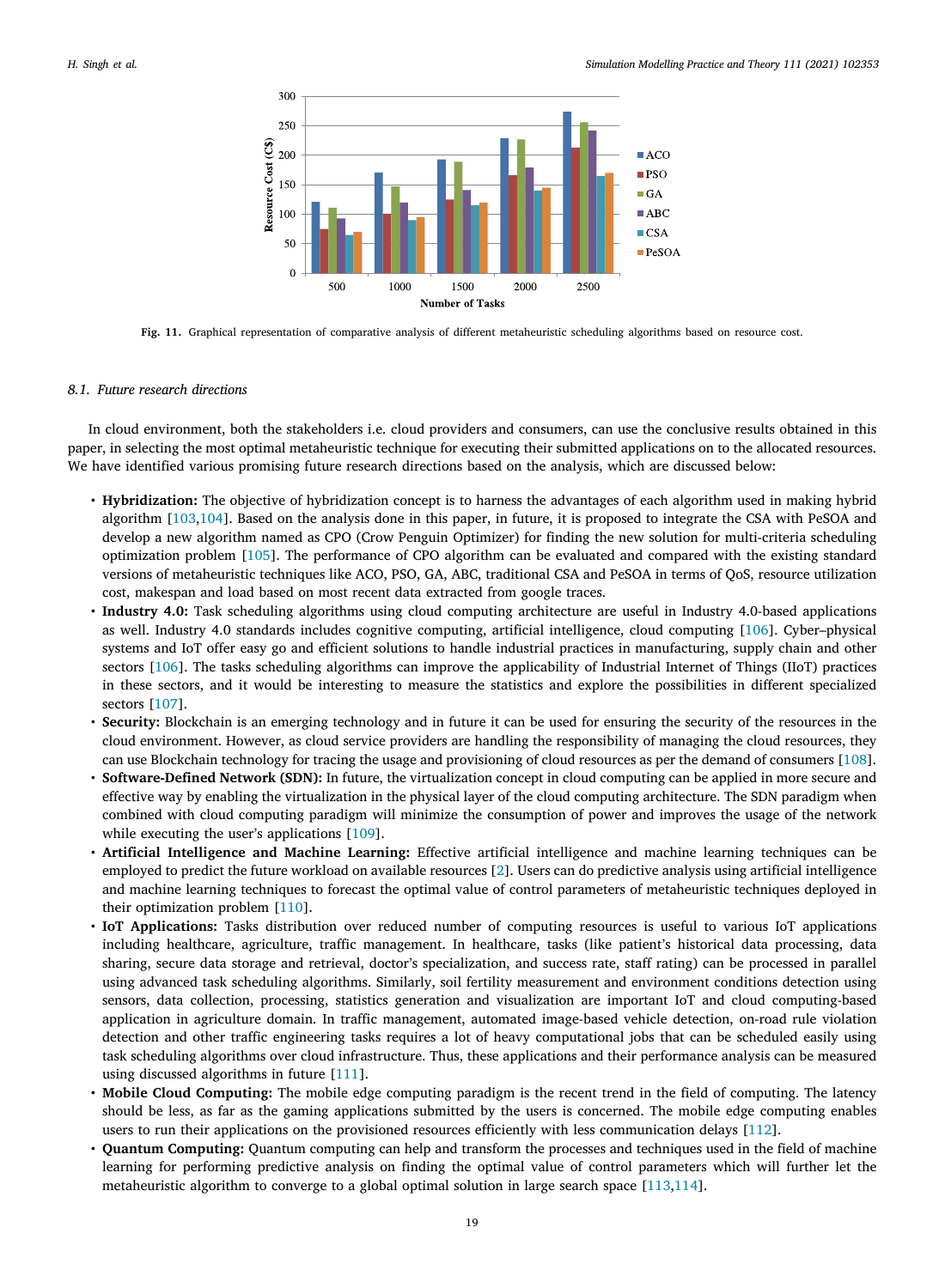- **Serverless Edge Computing:** The concept of Serverless Edge Computing can be utilized to improve the scalability and reduce the computing cost while processing the incoming requests from various IoT or edge devices [\[115\]](#page-22-27). Further, the popular technologies such as Quantum Computing and Blockchain can be used along with Serverless Edge Computing to improve computational speed and security [[113](#page-22-25)[,115\]](#page-22-27).
- **Experimental Environments:** IoT, Edge and Fog computing came into existence with the advancements in the cloud computing paradigm. In future, more advanced simulators such as iFogSim [[116](#page-22-28)], FogNetSim++ [[117\]](#page-22-29) and iThermoFog [\[118\]](#page-22-30) are required to test and validate the scheduling techniques developed in these computing paradigms [[59,](#page-21-6)[81\]](#page-21-28).
- **Trust and Privacy:** There are various research challenges are emerging as the computing paradigm shifts is going from personal computing to cloud computing. [[2](#page-19-1),[119\]](#page-22-31). To facilitate this paradigm shift, there is a need for the development of new trust and privacy models developed for cloud computing to offer a safe environment to all the stakeholders. Therefore, trust and privacy constraints must be consider for developing of new resource scheduling algorithms to maximize resource utilization dynamically.
- **5G/6G:** There is a need to adopt fifth/sixth (5G/6G) generation mobile telecommunication services to provide the ability for fast transmission of data with minimum latency and energy consumption [[120\]](#page-22-32). In future, the real time mission-critical and sophisticated applications can utilize 5G/6G technologies to provide the robust communication during resource sharing [[121\]](#page-22-33).

## **CRediT authorship contribution statement**

**Harvinder Singh:** Conceptualization, Data curation, Formal analysis, Investigation, Methodology, Software, Visualization, Validation, Writing - original draft, Writing - review & editing. **Sanjay Tyagi:** Writing - original draft, Conceptualization, Data curation, Methodology, Software, Validation, Supervision. **Pardeep Kumar:** Writing - original draft, Conceptualization, Data curation, Methodology, Software, Validation, Supervision. **Sukhpal Singh Gill:** Supervision, Visualization, Methodology, Writing - review & editing. **Rajkumar Buyya:** Supervision, Visualization, Methodology, Writing - review & editing.

## **Acknowledgements**

We would like to thank the Editor-in-Chief (Prof. Helen Karatza), area editor and anonymous reviewers for their valuable comments and suggestions to help and improve our research paper.

#### **References**

- <span id="page-19-0"></span>[1] [Rajkumar Buyya, Chee Shin Yeo, Srikumar Venugopal, James Broberg, Ivona Brandic, Cloud computing and emerging IT platforms: Vision, hype, and](http://refhub.elsevier.com/S1569-190X(21)00067-8/sb1) [reality for delivering computing as the 5th utility, Future Gener. Comput. Syst. 25 \(6\) \(2009\) 599–616.](http://refhub.elsevier.com/S1569-190X(21)00067-8/sb1)
- <span id="page-19-1"></span>[2] [Sukhpal Singh Gill, Shreshth Tuli, Minxian Xu, Inderpreet Singh, Karan Vijay Singh, Dominic Lindsay, Shikhar Tuli, Daria Smirnova, Manmeet Singh,](http://refhub.elsevier.com/S1569-190X(21)00067-8/sb2) [Udit Jain, et al., Transformative effects of IoT, blockchain and artificial intelligence on cloud computing: Evolution, vision, trends and open challenges,](http://refhub.elsevier.com/S1569-190X(21)00067-8/sb2) [Internet Things 8 \(2019\) 100118.](http://refhub.elsevier.com/S1569-190X(21)00067-8/sb2)
- <span id="page-19-2"></span>[3] Atul Vikas Lakra, Dharmendra Kumar Yadav, Multi-objective tasks scheduling algorithm for cloud computing throughput optimization, Procedia Comput. Sci. 48 (C) (2015) 107–113, [http://dx.doi.org/10.1016/j.procs.2015.04.158,](http://dx.doi.org/10.1016/j.procs.2015.04.158) <http://dx.doi.org/10.1016/j.procs.2015.04.158>.
- <span id="page-19-3"></span>[4] [Amit Kumar Bhardwaj, Yuvraj Gajpal, Chirag Surti, Sukhpal Singh Gill, HEART: Unrelated parallel machines problem with precedence constraints for](http://refhub.elsevier.com/S1569-190X(21)00067-8/sb4) [task scheduling in cloud computing using heuristic and meta-heuristic algorithms, Softw. - Pract. Exp. \(2020\).](http://refhub.elsevier.com/S1569-190X(21)00067-8/sb4)
- <span id="page-19-4"></span>[5] Michele Carillo, Gennaro Cordasco, Flavio Serrapica, Vittorio Scarano, Carmine Spagnuolo, Przemysław Szufel, Distributed simulation optimization and parameter exploration framework for the cloud, Simul. Model. Pract. Theory 83 (2018) 108–123, [http://dx.doi.org/10.1016/j.simpat.2017.12.005.](http://dx.doi.org/10.1016/j.simpat.2017.12.005)
- <span id="page-19-5"></span>[6] Mala Kalra, Sarbjeet Singh, A review of metaheuristic scheduling techniques in cloud computing, Egypt. Inform. J. 16 (3) (2015) 275–295, [http:](http://dx.doi.org/10.1016/j.eij.2015.07.001) [//dx.doi.org/10.1016/j.eij.2015.07.001](http://dx.doi.org/10.1016/j.eij.2015.07.001).
- <span id="page-19-6"></span>[7] M.X. Xu, R. Buyya, Brownout approach for adaptive management of resources and applications in cloud computing systems: A taxonomy and future directions, ACM Comput. Surv. 52 (1) (2019) 27, [http://dx.doi.org/10.1145/3234151.](http://dx.doi.org/10.1145/3234151)
- <span id="page-19-7"></span>[8] S. Singh, I. Chana, A survey on resource scheduling in cloud computing: Issues and challenges, J. Grid Comput. 14 (2) (2016) 217–264, [http:](http://dx.doi.org/10.1007/s10723-015-9359-2) [//dx.doi.org/10.1007/s10723-015-9359-2.](http://dx.doi.org/10.1007/s10723-015-9359-2)
- <span id="page-19-8"></span>[9] S.S. Gill, R. Buyya, A taxonomy and future directions for sustainable cloud computing: 360 degree view, ACM Comput. Surv. 51 (5) (2019) 33, [http://dx.doi.org/10.1145/3241038.](http://dx.doi.org/10.1145/3241038)
- <span id="page-19-9"></span>[10] A. Hameed, A. Khoshkbarforoushha, R. Ranjan, P.P. Jayaraman, J. Kolodziej, P. Balaji, S. Zeadally, Q.M. Malluhi, N. Tziritas, A. Vishnu, S.U. Khan, A. Zomaya, A survey and taxonomy on energy efficient resource allocation techniques for cloud computing systems, Computing 98 (7) (2016) 751–774, <http://dx.doi.org/10.1007/s00607-014-0407-8>.
- <span id="page-19-15"></span>[11] A. Beloglazov, R. Buyya, Y.C. Lee, A. Zomaya, A taxonomy and survey of energy-efficient data centers and cloud computing systems, in: M.V. Zelkowitz (Ed.), Advances in Computers, Vol. 82, in: Advances in Computers, vol. 82, Elsevier Academic Press Inc, San Diego, 2011, pp. 47–111, [http://dx.doi.org/10.1016/b978-0-12-385512-1.00003-7.](http://dx.doi.org/10.1016/b978-0-12-385512-1.00003-7)
- <span id="page-19-10"></span>[12] Ilhem Boussaid, Julien Lepagnot, Patrick Siarry, A survey on optimization metaheuristics, Inform. Sci. 237 (2013) 82–117, [http://dx.doi.org/10.1016/j.](http://dx.doi.org/10.1016/j.ins.2013.02.041) [ins.2013.02.041](http://dx.doi.org/10.1016/j.ins.2013.02.041).
- <span id="page-19-11"></span>[13] C.W. Tsai, Jjpc Rodrigues, Metaheuristic scheduling for cloud: A survey, IEEE Syst. J. 8 (1) (2014) 279–291, <http://dx.doi.org/10.1109/jsyst.2013.2256731>.
- <span id="page-19-12"></span>[14] Rajkumar Buyya, Satish Narayana Srirama, Giuliano Casale, Rodrigo Calheiros, Yogesh Simmhan, Blesson Varghese, Erol Gelenbe, Bahman Javadi, Luis Miguel Vaquero, Marco A.S. Netto, Adel Nadjaran Toosi, Maria Alejandra Rodriguez, Ignacio M. Llorente, Sabrina De Capitani Di Vimercati, Pierangela Samarati, Dejan Milojicic, Carlos Varela, Rami Bahsoon, Marcos Dias De Assuncao, Omer Rana, Wanlei Zhou, Hai Jin, Wolfgang Gentzsch, Albert Y. Zomaya, Haiying Shen, A manifesto for future generation cloud computing: Research directions for the next decade, ACM Comput. Surv. 51 (5) (2019) [http://dx.doi.org/10.1145/3241737.](http://dx.doi.org/10.1145/3241737)
- <span id="page-19-13"></span>[15] M. Kumar, S.C. Sharma, A. Goel, S.P. Singh, A comprehensive survey for scheduling techniques in cloud computing, J. Netw. Comput. Appl. 143 (2019) 1–33, [http://dx.doi.org/10.1016/j.jnca.2019.06.006.](http://dx.doi.org/10.1016/j.jnca.2019.06.006)
- <span id="page-19-14"></span>[16] [T.O. Ting, Xin-She Yang, Shi Cheng, Kaizhu Huang, Hybrid metaheuristic algorithms: past, present, and future, in: Recent Advances in Swarm Intelligence](http://refhub.elsevier.com/S1569-190X(21)00067-8/sb16) [and Evolutionary Computation, Springer, 2015, pp. 71–83.](http://refhub.elsevier.com/S1569-190X(21)00067-8/sb16)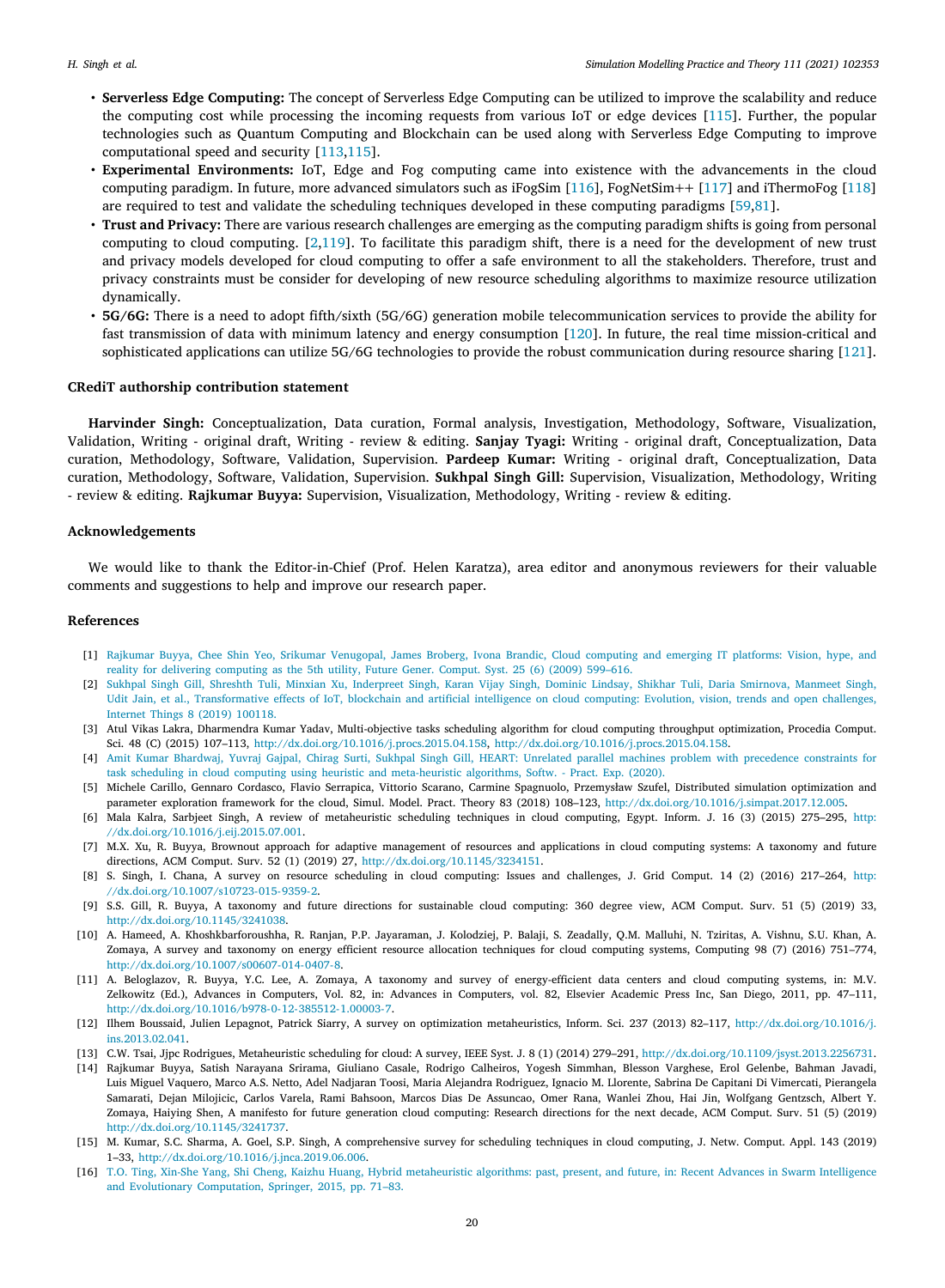- <span id="page-20-0"></span>[17] A.R. Arunarani, D. Manjula, V. Sugumaran, Task scheduling techniques in cloud computing: A literature survey, Future Gener. Comput. Syst. Int. J. Escience 91 (2019) 407–415, <http://dx.doi.org/10.1016/j.future.2018.09.014>.
- <span id="page-20-1"></span>[18] Harvinder Singh, Sanjay Tyagi, Pardeep Kumar, Scheduling in cloud computing environment using metaheuristic techniques: A survey, in: Advances in Intelligent Systems and Computing, Vol. 937, 2020, pp. 753–763, [http://dx.doi.org/10.1007/978-981-13-7403-6\\_66.](http://dx.doi.org/10.1007/978-981-13-7403-6_66)
- <span id="page-20-2"></span>[19] Vijindra, Sudhir Shenai, Survey on scheduling issues in cloud computing, Procedia Eng. 38 (2012) 2881–2888, [http://dx.doi.org/10.1016/j.proeng.2012.](http://dx.doi.org/10.1016/j.proeng.2012.06.337) [06.337](http://dx.doi.org/10.1016/j.proeng.2012.06.337).
- <span id="page-20-3"></span>[20] M. Lavanya, B. Shanthi, S. Saravanan, Multi objective task scheduling algorithm based on SLA and processing time suitable for cloud environment, Comput. Commun. 151 (2020) 183–195, [http://dx.doi.org/10.1016/j.comcom.2019.12.050.](http://dx.doi.org/10.1016/j.comcom.2019.12.050)
- <span id="page-20-4"></span>[21] M. Armbrust, A. Fox, R. Griffith, A.D. Joseph, R. Katz, A. Konwinski, G. Lee, D. Patterson, A. Rabkin, I. Stoica, M. Zaharia, A view of cloud computing, Commun. ACM 53 (4) (2010) 50–58, [http://dx.doi.org/10.1145/1721654.1721672.](http://dx.doi.org/10.1145/1721654.1721672)
- <span id="page-20-5"></span>[22] L.C. Canon, A.K.W. Chang, Y. Robert, F. Vivien, Scheduling independent stochastic tasks under deadline and budget constraints, Int. J. High Perform. Comput. Appl. 34 (2) (2020) 246–264, <http://dx.doi.org/10.1177/1094342019852135>.
- <span id="page-20-6"></span>[23] Rajkumar Buyya, Manzur Murshed, David Abramson, Srikumar Venugopal, Scheduling parameter sweep applications on global grids: A deadline and budget constrained cost-time optimization algorithm, Softw. Pract. Exper. 35 (5) (2005) 491–512, [http://dx.doi.org/10.1002/spe.646,](http://dx.doi.org/10.1002/spe.646) [https://doi.org/10.](https://doi.org/10.1002/spe.646) [1002/spe.646.](https://doi.org/10.1002/spe.646)
- <span id="page-20-7"></span>[24] Yongkui Liu, Xun Xu, Lin Zhang, Long Wang, Ray Y Zhong, Workload-based multi-task scheduling in cloud manufacturing, Robot. Comput.-Integr. Manuf. 45 (September 2016) (2017) 3–20, [http://dx.doi.org/10.1016/j.rcim.2016.09.008.](http://dx.doi.org/10.1016/j.rcim.2016.09.008)
- <span id="page-20-8"></span>[25] Harvinder Singh, Sanjey Tyagi, Pardeep Kumar, Energy-aware virtual machine selection and allocation strategies in cloud data centers, in: 2018 5th International Conference on Parallel, Distributed and Grid Computing, PDGC 2018, 2018, pp. 312–317, <http://dx.doi.org/10.1109/PDGC.2018.8745764>.
- <span id="page-20-9"></span>[26] Harvinder Singh, Sanjay Tyagi, Pardeep Kumar, Crow search based scheduling algorithm for load balancing in cloud environment, Int. J. Innov. Technol. Explor. Eng. 8 (9) (2019) 1058–1064, <http://dx.doi.org/10.35940/ijitee.I7787.078919>.
- <span id="page-20-10"></span>[27] Feng Ye, Zhijian Wang, Feng Xu, Yuanchao Zhou, Fachao Zhou, Shaosong Yang, A novel cloud load balancing mechanism in premise of ensuring QOS, Intell. Autom. Soft Comput. 19 (2) (2013) 151–163, [http://dx.doi.org/10.1080/10798587.2013.786968.](http://dx.doi.org/10.1080/10798587.2013.786968)
- <span id="page-20-11"></span>[28] P. Kumar, R. Kumar, Issues and challenges of load balancing techniques in cloud computing: A survey, ACM Comput. Surv. 51 (6) (2019) 35, [http://dx.doi.org/10.1145/3281010.](http://dx.doi.org/10.1145/3281010)
- <span id="page-20-12"></span>[29] S. Singh, I. Chana, QoS-aware autonomic resource management in cloud computing: A systematic review, ACM Comput. Surv. 48 (3) (2015) 46, [http://dx.doi.org/10.1145/2843889.](http://dx.doi.org/10.1145/2843889)
- <span id="page-20-13"></span>[30] L.Y. Zuo, L. Shu, S.B. Dong, Y.F. Chen, L. Yan, A multi-objective hybrid cloud resource scheduling method based on deadline and cost constraints, IEEE Access 5 (2017) 22067–22080, [http://dx.doi.org/10.1109/access.2016.2633288.](http://dx.doi.org/10.1109/access.2016.2633288)
- <span id="page-20-14"></span>[31] Sukhpal Singh Gill, Rajkumar Buyya, Inderveer Chana, Maninder Singh, Ajith Abraham, BULLET: Particle swarm optimization based scheduling technique for provisioned cloud resources, J. Netw. Syst. Manage. 26 (2) (2018) 361–400, [http://dx.doi.org/10.1007/s10922-017-9419-y.](http://dx.doi.org/10.1007/s10922-017-9419-y)
- <span id="page-20-15"></span>[32] N. Netjinda, B. Sirinaovakul, T. Achalakul, Cost optimal scheduling in IaaS for dependent workload with particle swarm optimization, J. Supercomput. 68 (3) (2014) 1579–1603, <http://dx.doi.org/10.1007/s11227-014-1126-9>.
- [33] Thamarai Selvi Somasundaram, Kannan Govindarajan, CLOUDRB: A framework for scheduling and managing high-performance computing (HPC) applications in science cloud, Future Gener. Comput. Syst. Int. J. Escience 34 (2014) 47–65, [http://dx.doi.org/10.1016/j.future.2013.12.024.](http://dx.doi.org/10.1016/j.future.2013.12.024)
- <span id="page-20-16"></span>[34] Sonia Yassa, Rachid Chelouah, Hubert Kadima, Bertrand Granado, Multi-objective approach for energy-aware workflow scheduling in cloud computing environments, Sci. World J. (2013) <http://dx.doi.org/10.1155/2013/350934>.
- <span id="page-20-17"></span>[35] P.W. Wang, Y.H. Lei, P.R. Agbedanu, Z.H. Zhang, Makespan-driven workflow scheduling in clouds using immune-based pso algorithm, IEEE Access 8 (2020) 29281–29290, <http://dx.doi.org/10.1109/access.2020.2972963>.
- <span id="page-20-18"></span>[36] M. Salimi, A. Majd, M. Loni, T. Seceleanu, C. Seceleanu, M. Sirjani, M. Daneshtalab, E. Troubitsyna, Multi-objective optimization of real-time task scheduling problem for distributed environments, in: Proceedings of the 6th Conference on the Engineering of Computer Based Systems, Assoc Computing Machinery, New York, 2020, [http://dx.doi.org/10.1145/3352700.3352713.](http://dx.doi.org/10.1145/3352700.3352713)
- <span id="page-20-19"></span>[37] Sukhpal Singh Gill, Rajkumar Buyya, Resource provisioning based scheduling framework for execution of heterogeneous and clustered workloads in clouds: from fundamental to autonomic offering, J. Grid Comput. 17 (3) (2019) 385–417, [http://dx.doi.org/10.1007/s10723-017-9424-0.](http://dx.doi.org/10.1007/s10723-017-9424-0)
- <span id="page-20-20"></span>[38] Mohamed Abd Elaziz, Shengwu Xiong, K.P.N. Jayasena, Lin Li, Task scheduling in cloud computing based on hybrid moth search algorithm and differential evolution, Knowl.-Based Syst. 169 (2019) 39–52, [http://dx.doi.org/10.1016/j.knosys.2019.01.023.](http://dx.doi.org/10.1016/j.knosys.2019.01.023)
- <span id="page-20-21"></span>[39] Mainak Adhikari, Sudiirshan Nandy, Tarachand Amgoth, Meta heuristic-based task deployment mechanism for load balancing in IaaS cloud, J. Netw. Comput. Appl. 128 (2019) 64–77, [http://dx.doi.org/10.1016/j.jnca.2018.12.010.](http://dx.doi.org/10.1016/j.jnca.2018.12.010)
- <span id="page-20-22"></span>[40] [N. Almezeini, A. Hafez, Task scheduling in cloud computing using lion optimization algorithm, Int. J. Adv. Comput. Sci. Appl. 8 \(11\) \(2017\) 77–83.](http://refhub.elsevier.com/S1569-190X(21)00067-8/sb40)
- <span id="page-20-23"></span>[41] R.K. Jena, Task scheduling in cloud environment: A multi-objective ABC framework, J. Inf. Optim. Sci. 38 (1) (2017) 1–19, [http://dx.doi.org/10.1080/](http://dx.doi.org/10.1080/02522667.2016.1250460) [02522667.2016.1250460](http://dx.doi.org/10.1080/02522667.2016.1250460).
- <span id="page-20-24"></span>[42] S. Mirjalili, A. Lewis, The whale optimization algorithm, Adv. Eng. Softw. 95 (2016) 51–67, [http://dx.doi.org/10.1016/j.advengsoft.2016.01.008.](http://dx.doi.org/10.1016/j.advengsoft.2016.01.008)
- <span id="page-20-25"></span>[43] Elina Pacini, Cristian Mateos, Carlos Garcia Garino, Balancing throughput and response time in online scientific clouds via ant colony optimization (SP2013/2013/00006), Adv. Eng. Softw. 84 (2015) 31–47, <http://dx.doi.org/10.1016/j.advengsoft.2015.01.005>.
- <span id="page-20-26"></span>[44] Gang Zhao, Cost-aware scheduling algorithm based on PSO in cloud computing environment, Int. J. Grid Distrib. Comput. 7 (1) (2014) 33–42, [http://dx.doi.org/10.14257/ijgdc.2014.7.1.04.](http://dx.doi.org/10.14257/ijgdc.2014.7.1.04)
- <span id="page-20-27"></span>[45] F. Ramezani, J. Lu, F.K. Hussain, Task-based system load balancing in cloud computing using particle swarm optimization, Int. J. Parallel Program. 42 (5) (2014) 739–754, <http://dx.doi.org/10.1007/s10766-013-0275-4>.
- <span id="page-20-28"></span>[46] Dhinesh L.D. Babu, P. Venkata Krishna, Honey bee behavior inspired load balancing of tasks in cloud computing environments, Appl. Soft Comput. 13 (5) (2013) 2292–2303, <http://dx.doi.org/10.1016/j.asoc.2013.01.025>.
- <span id="page-20-29"></span>[47] K. Dasgupta, B. Mandal, P. Dutta, J.K. Mondal, S. Dam, A genetic algorithm (GA) based load balancing strategy for cloud computing, in: First International Conference on Computational Intelligence: Modeling Techniques and Applications (Cimta) 2013, Vol. 10, 2013, pp. 340–347, [http:](http://dx.doi.org/10.1016/j.protcy.2013.12.369) [//dx.doi.org/10.1016/j.protcy.2013.12.369](http://dx.doi.org/10.1016/j.protcy.2013.12.369).
- <span id="page-20-30"></span>[48] W. Venters, E.A. Whitley, A critical review of cloud computing: researching desires and realities, J. Inf. Technol. 27 (3) (2012) 179–197, [http:](http://dx.doi.org/10.1057/jit.2012.17) [//dx.doi.org/10.1057/jit.2012.17](http://dx.doi.org/10.1057/jit.2012.17).
- <span id="page-20-31"></span>[49] I. Chopra, M. Singh, SHAPE-an approach for self-healing and self-protection in complex distributed networks, J. Supercomput. 67 (2) (2014) 585–613, <http://dx.doi.org/10.1007/s11227-013-1019-3>.
- <span id="page-20-32"></span>[50] M. Sheikhalishahi, L. Grandinetti, R.M. Wallace, J.L. Vazquez-Poletti, Autonomic resource contention-aware scheduling, Softw.-Pract. Exp. 45 (2) (2015) 161–175, [http://dx.doi.org/10.1002/spe.2223.](http://dx.doi.org/10.1002/spe.2223)
- <span id="page-20-34"></span>[51] B. Vasumathi, S. Moorthi, Implementation of hybrid ANN–PSO algorithm on FPGA for harmonic estimation, Eng. Appl. Artif. Intell. 25 (3) (2012) 476–483, [http://dx.doi.org/10.1016/j.engappai.2011.12.005.](http://dx.doi.org/10.1016/j.engappai.2011.12.005)
- <span id="page-20-33"></span>[52] L.Y. Zuo, L. Shu, S.B. Dong, C.S. Zhu, T. Hara, A multi-objective optimization scheduling method based on the ant colony algorithm in cloud computing, IEEE Access 3 (2015) 2687–2699, <http://dx.doi.org/10.1109/access.2015.2508940>.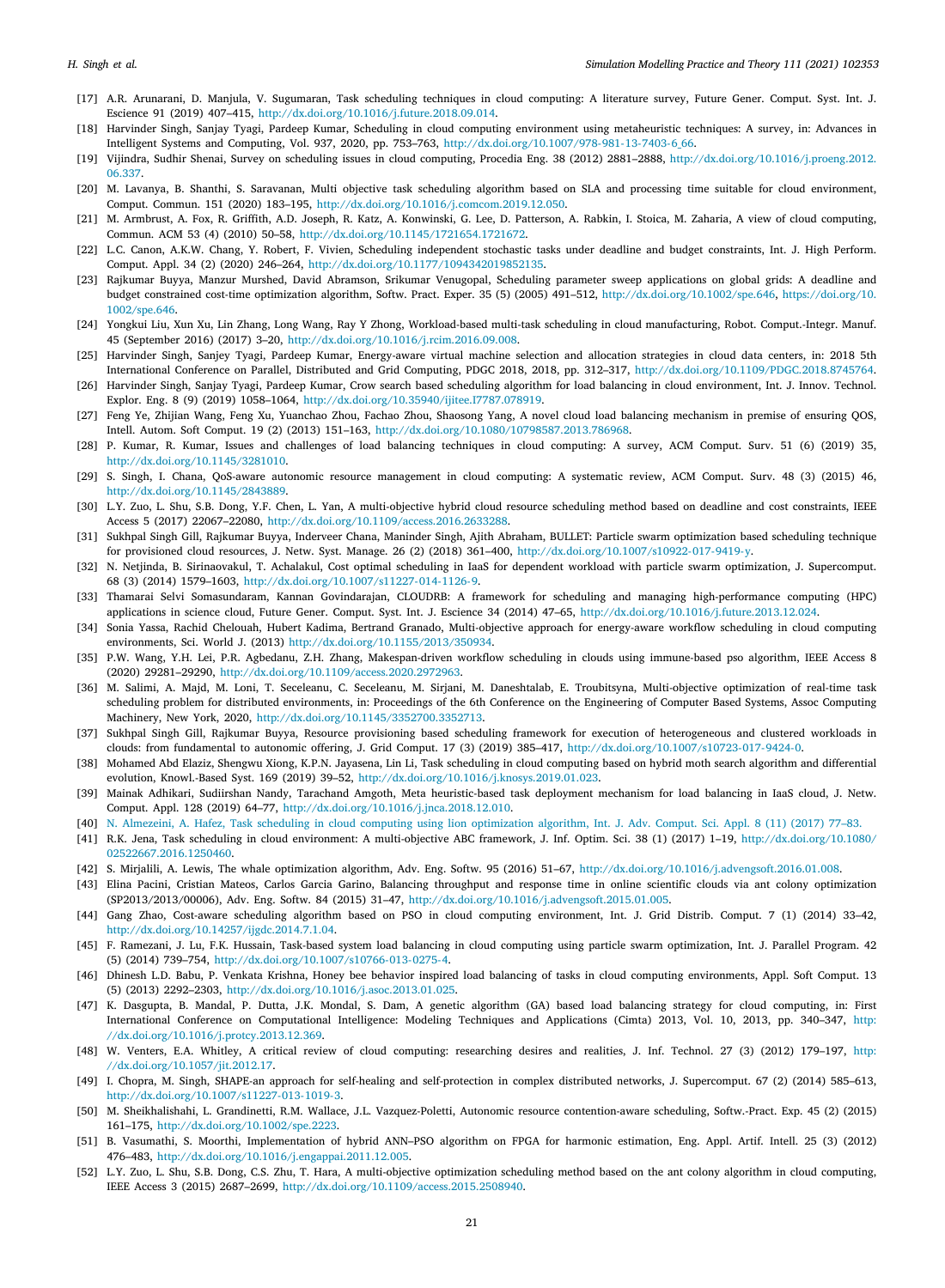- <span id="page-21-0"></span>[53] M. Clerc, J. Kennedy, The particle swarm - explosion, stability, and convergence in a multidimensional complex space, IEEE Trans. Evol. Comput. 6 (1) (2002) 58–73, [http://dx.doi.org/10.1109/4235.985692.](http://dx.doi.org/10.1109/4235.985692)
- <span id="page-21-1"></span>[54] A. Konak, D.W. Coit, A.E. Smith, Multi-objective optimization using genetic algorithms: A tutorial, Reliab. Eng. Syst. Saf. 91 (9) (2006) 992–1007, <http://dx.doi.org/10.1016/j.ress.2005.11.018>.
- <span id="page-21-2"></span>[55] D. Karaboga, B. Basturk, A powerful and efficient algorithm for numerical function optimization: artificial bee colony (ABC) algorithm, J. Global Optim. 39 (3) (2007) 459–471, [http://dx.doi.org/10.1007/s10898-007-9149-x.](http://dx.doi.org/10.1007/s10898-007-9149-x)
- <span id="page-21-3"></span>[56] Alireza Askarzadeh, A novel metaheuristic method for solving constrained engineering optimization problems: Crow search algorithm, Comput. Struct. 169 (2016) 1–12, [http://dx.doi.org/10.1016/j.compstruc.2016.03.001,](http://dx.doi.org/10.1016/j.compstruc.2016.03.001) [arXiv:1708.01368.](http://arxiv.org/abs/1708.01368)
- <span id="page-21-4"></span>[57] Youcef Gheraibia, Abdelouahab Moussaoui, Penguins search optimization algorithm (PeSOA), Lecture Notes in Comput. Sci. 7906 LNAI (2013) 222–231, [http://dx.doi.org/10.1007/978-3-642-38577-3\\_23.](http://dx.doi.org/10.1007/978-3-642-38577-3_23)
- <span id="page-21-5"></span>[58] Z.A. Mann, Allocation of virtual machines in cloud data centers-A survey of problem models and optimization algorithms, ACM Comput. Surv. 48 (1) (2015) 34, [http://dx.doi.org/10.1145/2797211.](http://dx.doi.org/10.1145/2797211)
- <span id="page-21-6"></span>[59] [Mohammad S. Aslanpour, Sukhpal Singh Gill, Adel N. Toosi, Performance evaluation metrics for cloud, fog and edge computing: A review, taxonomy,](http://refhub.elsevier.com/S1569-190X(21)00067-8/sb59) [benchmarks and standards for future research, Internet Things \(2020\) 100273.](http://refhub.elsevier.com/S1569-190X(21)00067-8/sb59)
- <span id="page-21-7"></span>[60] Sukhpal Singh, Inderveer Chana, QRSF: QoS-aware resource scheduling framework in cloud computing, J. Supercomput. 71 (1) (2014) 241–292, <http://dx.doi.org/10.1007/s11227-014-1295-6>.
- <span id="page-21-8"></span>[61] Hend Gamal El Din Hassan Ali, Imane Aly Saroit, Amira Mohamed Kotb, Grouped tasks scheduling algorithm based on QoS in cloud computing network, Egypt. Inform. J. 18 (1) (2017) 11–19, [http://dx.doi.org/10.1016/j.eij.2016.07.002.](http://dx.doi.org/10.1016/j.eij.2016.07.002)
- <span id="page-21-9"></span>[62] P. Chitra, P. Venkatesh, R. Rajaram, Comparison of evolutionary computation algorithms for solving bi-objective task scheduling problem on heterogeneous distributed computing systems, Sadhana - Acad. Proc. Eng. Sci. 36 (2) (2011) 167–180, [http://dx.doi.org/10.1007/s12046-011-0014-8.](http://dx.doi.org/10.1007/s12046-011-0014-8)
- <span id="page-21-10"></span>[63] Yu Xin, Zhi-Qiang Xie, Jing Yang, A load balance oriented cost efficient scheduling method for parallel tasks, J. Netw. Comput. Appl. 81 (2017) 37–46, <http://dx.doi.org/10.1016/j.jnca.2016.12.032>, <http://linkinghub.elsevier.com/retrieve/pii/S1084804516303496>.
- <span id="page-21-11"></span>[64] [Teena Mathew, K. Chandra Sekaran, John Jose, Study and analysis of various task scheduling algorithms in the cloud computing environment, in:](http://refhub.elsevier.com/S1569-190X(21)00067-8/sb64) [Advances in Computing, Communications and Informatics \(ICACCI, 2014 International Conference on, IEEE, 2014, pp. 658–664.](http://refhub.elsevier.com/S1569-190X(21)00067-8/sb64)
- <span id="page-21-15"></span>[65] S.R. Shishira, A. Kandasamy, K. Chandrasekaran, Survey on meta heuristic optimization techniques in cloud computing, in: 2016 International Conference on Advances in Computing, Communications and Informatics, ICACCI 2016, 2016, pp. 1434–1440, [http://dx.doi.org/10.1109/ICACCI.2016.7732249.](http://dx.doi.org/10.1109/ICACCI.2016.7732249)
- <span id="page-21-12"></span>[66] V.K. Manupati, G. Rajyalakshmi, Felix T.S. Chan, J.J. Thakkar, A hybrid multi-objective evolutionary algorithm approach for handling sequenceand machine-dependent set-up times in unrelated parallel machine scheduling problem, Sadhana - Acad. Proc. Eng. Sci. 42 (3) (2017) 391–403, <http://dx.doi.org/10.1007/s12046-017-0611-2>.
- <span id="page-21-13"></span>[67] Yu Liu, Changjie Zhang, Bo Li, Jianwei Niu, DeMS: A hybrid scheme of task scheduling and load balancing in computing clusters, J. Netw. Comput. Appl. 83 (2017) 213–220, [http://dx.doi.org/10.1016/j.jnca.2015.04.017.](http://dx.doi.org/10.1016/j.jnca.2015.04.017)
- <span id="page-21-14"></span>[68] Jyoti Malhotra, Jagdish Bakal, Second order mutual information based grey wolf optimization for effective storage and de-duplication, Sadhana - Acad. Proc. Eng. Sci. 43 (11) (2018) 34–37, <http://dx.doi.org/10.1007/s12046-018-0939-2>, <https://doi.org/10.1007/s12046-018-0939-2>.
- <span id="page-21-16"></span>[69] T. Vairam, S. Sarathambekai, K. Umamaheswari, Multiprocessor task scheduling problem using hybrid discrete particle swarm optimization, Sadhana - Acad. Proc. Eng. Sci. 43 (12) (2018) [http://dx.doi.org/10.1007/s12046-018-0984-x.](http://dx.doi.org/10.1007/s12046-018-0984-x)
- <span id="page-21-17"></span>[70] Hua He, Guangquan Xu, Shanchen Pang, Zenghua Zhao, AMTS: Adaptive multi-objective task scheduling strategy in cloud computing, China Commun. 13 (4) (2016) 162–171, <http://dx.doi.org/10.1109/CC.2016.7464133>.
- <span id="page-21-18"></span>[71] S. Pandey, L. Wu, S.M. Guru, R. Buyya, A particle swarm optimization-based heuristic for scheduling workflow applications in cloud computing environments, in: 2010 24th IEEE International Conference on Advanced Information Networking and Applications, 2010, pp. 400-407, [http://dx.doi.](http://dx.doi.org/10.1109/AINA.2010.31) [org/10.1109/AINA.2010.31.](http://dx.doi.org/10.1109/AINA.2010.31)
- <span id="page-21-19"></span>[72] Zhongjin Li, Jidong Ge, Hongji Yang, Liguo Huang, Haiyang Hu, Hao Hu, Bin Luo, A security and cost aware scheduling algorithm for heterogeneous tasks of scientific workflow in clouds, Future Gener. Comput. Syst. 65 (2016) 140–152, <http://dx.doi.org/10.1016/j.future.2015.12.014>, [http://dx.doi.](http://dx.doi.org/10.1016/j.future.2015.12.014) [org/10.1016/j.future.2015.12.014.](http://dx.doi.org/10.1016/j.future.2015.12.014)
- <span id="page-21-20"></span>[73] Amandeep Verma, Sakshi Kaushal, A hybrid multi-objective particle swarm optimization for scientific workflow scheduling, Parallel Comput. 62 (2017) 1–19, [http://dx.doi.org/10.1016/j.parco.2017.01.002.](http://dx.doi.org/10.1016/j.parco.2017.01.002)
- <span id="page-21-21"></span>[74] Xingquan Zuo, Guoxiang Zhang, Wei Tan, Self-adaptive learning pso-based deadline constrained task scheduling for hybrid IaaS cloud, IEEE Trans. Autom. Sci. Eng. 11 (2) (2014) 564–573, <http://dx.doi.org/10.1109/TASE.2013.2272758>.
- <span id="page-21-22"></span>[75] Imran Ali Chaudhry, Abdul Munem Khan, Minimizing makespan for a no-wait flowshop using genetic algorithm, Sadhana - Acad. Proc. Eng. Sci. 37 (6) (2012) 695–707, <http://dx.doi.org/10.1007/s12046-012-0105-1>.
- <span id="page-21-23"></span>[76] G. Subashini, M.C. Bhuvaneswari, Comparison of multi-objective evolutionary approaches for task scheduling in distributed computing systems, Sadhana-Acad. Proc. Eng. Sci. 37 (6) (2012) 675–694, <http://dx.doi.org/10.1007/s12046-012-0102-4>.
- <span id="page-21-24"></span>[77] Xiaodong Sheng, Qiang Li, Template-based genetic algorithm for QoS-aware task scheduling in cloud computing, in: 2016 International Conference on Advanced Cloud and Big Data, 2016, pp. 0–5, [http://dx.doi.org/10.1109/CBD.2016.37.](http://dx.doi.org/10.1109/CBD.2016.37)
- <span id="page-21-25"></span>[78] Dorothea Heiss-Czedik, An introduction to genetic algorithms, Artif. Life 3 (1) (2009) 63–65, [http://dx.doi.org/10.1162/artl.1997.3.63,](http://dx.doi.org/10.1162/artl.1997.3.63) [arXiv:arXiv:](http://arxiv.org/abs/arXiv:1011.1669v3) [1011.1669v3](http://arxiv.org/abs/arXiv:1011.1669v3).
- <span id="page-21-26"></span>[79] Bennedeto Andrea, Andrea Bennedeto, Nuevas alternativas para pensar el desarrollo de los territorios rurales. Posibilidades y riesgos 1, Cuadernos Desarrollo Rural 57 (57) (2006) 101–131, <http://dx.doi.org/10.1109/SCIS>, [arXiv:1312.2709](http://arxiv.org/abs/1312.2709).
- <span id="page-21-27"></span>[80] L.D. Dhinesh Babu, P. Venkata Krishna, Honey bee behavior inspired load balancing of tasks in cloud computing environments, Appl. Soft Comput. 13 (5) (2013) 2292–2303, <http://dx.doi.org/10.1016/j.asoc.2013.01.025>.
- <span id="page-21-28"></span>[81] [Wenhong Tian, Minxian Xu, Aiguo Chen, Guozhong Li, Xinyang Wang, Yu Chen, Open-source simulators for cloud computing: Comparative study and](http://refhub.elsevier.com/S1569-190X(21)00067-8/sb81) [challenging issues, Simul. Model. Pract. Theory 58 \(2015\) 239–254.](http://refhub.elsevier.com/S1569-190X(21)00067-8/sb81)
- <span id="page-21-29"></span>[82] [Gokcecicek Tasoglu, Gokalp Yildiz, Simulated annealing based simulation optimization method for solving integrated berth allocation and quay crane](http://refhub.elsevier.com/S1569-190X(21)00067-8/sb82) [scheduling problems, Simul. Model. Pract. Theory 97 \(2019\) 101948.](http://refhub.elsevier.com/S1569-190X(21)00067-8/sb82)
- <span id="page-21-30"></span>[83] Markus Rabe, Maik Deininger, Angel A. Juan, Speeding up computational times in simheuristics combining genetic algorithms with discrete-event simulation, Simul. Model. Pract. Theory 103 (2020) 17, [http://dx.doi.org/10.1016/j.simpat.2020.102089.](http://dx.doi.org/10.1016/j.simpat.2020.102089)
- <span id="page-21-31"></span>[84] N. Mansouri, R. Ghafari, B. Mohammad Hasani Zade, Cloud computing simulators: A comprehensive review, Simul. Model. Pract. Theory 104 (2020) 50, <http://dx.doi.org/10.1016/j.simpat.2020.102144>.
- <span id="page-21-32"></span>[85] Harvinder Singh, Sanjay Tyagi, Pardeep Kumar, Comparative analysis of various simulation tools used in a cloud environment for task-resource mapping, 2021, pp. 419–430, [http://dx.doi.org/10.1007/978-981-15-7533-4\\_32](http://dx.doi.org/10.1007/978-981-15-7533-4_32).
- <span id="page-21-33"></span>[86] Sukhpal Singh Gill, Shreshth Tuli, Adel Nadjaran Toosi, Felix Cuadrado, Peter Garraghan, Rami Bahsoon, Hanan Lutfiyya, Rizos Sakellariou, Omer Rana, Schahram Dustdar, et al., ThermoSim: Deep learning based framework for modeling and simulation of thermal-aware resource management for cloud computing environments, J. Syst. Softw. (2020) 110596, [http://dx.doi.org/10.1016/j.jss.2020.110596.](http://dx.doi.org/10.1016/j.jss.2020.110596)
- <span id="page-21-34"></span>[87] Khaled Alwasel, Rodrigo N. Calheiros, Saurabh Garg, Rajkumar Buyya, Mukaddim Pathan, Dimitrios Georgakopoulos, Rajiv Ranjan, BigDataSDNSim: A simulator for analyzing big data applications in software-defined cloud data centers, Softw. - Pract. Exp. (2020) spe.2917, [http://dx.doi.org/10.1002/spe.](http://dx.doi.org/10.1002/spe.2917) [2917.](http://dx.doi.org/10.1002/spe.2917)